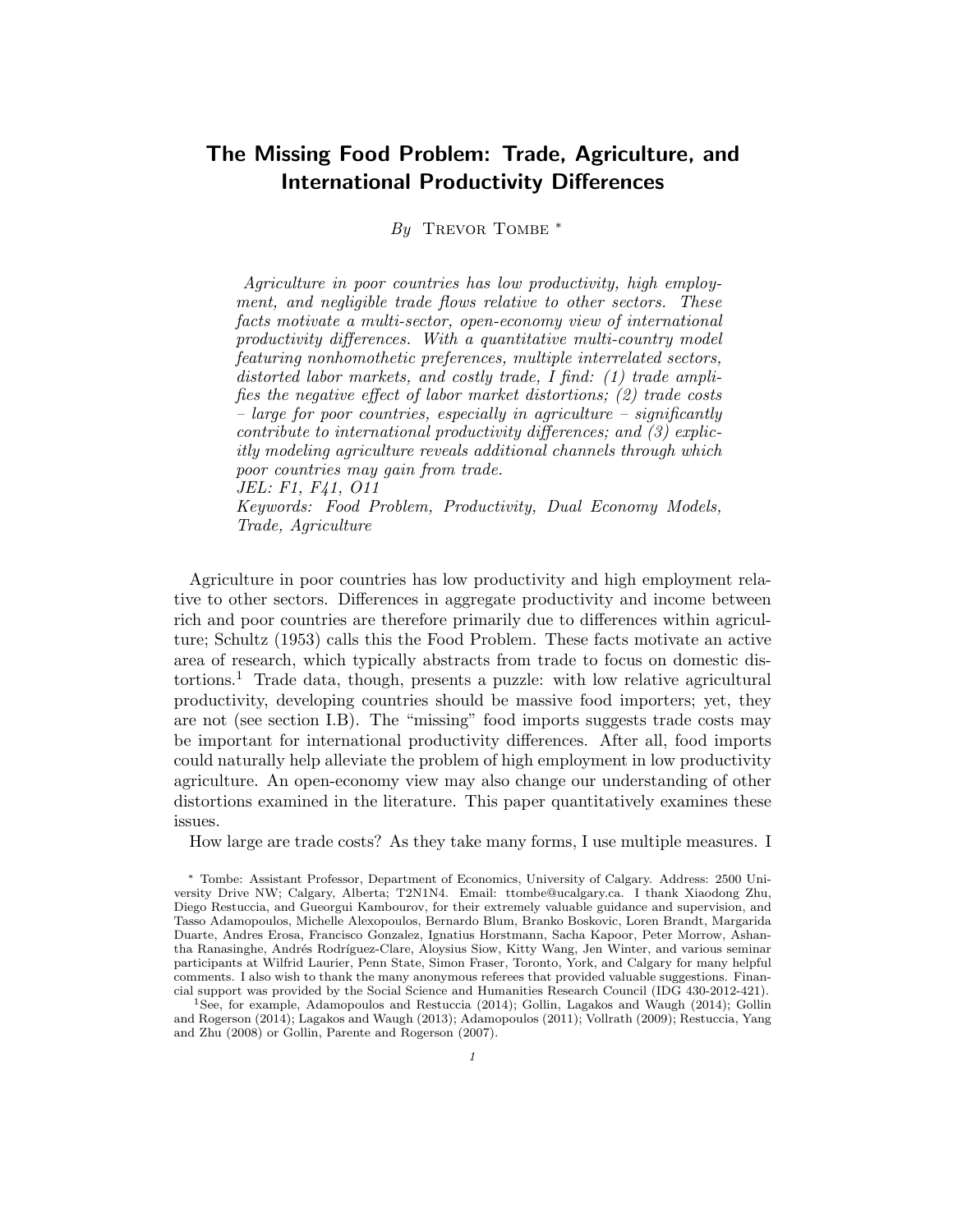begin with observable and policy-relevant costs: tariffs and border delays. Delays are particularly costly for agricultural goods and extremely high in developing countries. My primary measure, though, is a modified Head-Ries-Novy index (Head and Ries, 2001; Novy, 2013). While I leave the details to section I.C, it flexibly infers trade costs (unobservable) from international trade and production data (observable). This method requires very little structure and represents a broad and systematic estimate of trade costs. I extend the index to incorporate country-specific export costs, which are important internationally (Waugh, 2010). Regardless of the measure, trade costs are high in poor countries – especially for agricultural goods. To quantify their effects on aggregate productivity across countries, additional structure is required.

To that end, I develop a multi-sector trade model, built upon Eaton and Kortum (2002), that includes many components common to the closed-economy literature. Importantly, labor markets are distorted as in Restuccia, Yang and Zhu (2008) to capture the often large labor productivity differences between agriculture and non-agriculture in poor countries (Gollin, Lagakos and Waugh, 2014). A variety of quantitative exercises yield three main findings. First, trade amplifies the negative effect on aggregate productivity from labor market distortions. With trade, labor market distortions are 40 percent more costly than in autarky. Previous researchers therefore underestimate this effect. Second, trade costs significantly lower welfare and productivity in poor countries. They do this in two ways: (1) protecting inefficient domestic producers or crop varieties and (2) increasing agricultural employment to meet subsistence requirements. Overall, agricultural trade costs account for one-quarter of the aggregate productivity difference between rich and poor countries; trade costs in all sectors account for over two-fifths. Tariffs and border delays also have significant effects. Third, and finally, explicitly modeling an agricultural sector – missing from typical trade models, such as Waugh (2010) – reveals additional channels through which trade benefits poor countries.

The model is rich and certain details further illuminate these results. First, I incorporate a full set of empirically reasonable input-output linkages along with labor and other inputs to production. These prove especially important for the interaction between trade and labor market distortions. Specifically, they magnify the costs of labor distortions in autarky and mitigate the costs in an open economy. Second, multiple sectors featuring firms with heterogeneous productivity are key to the results. Within sectors, productivity depends on selection across firms, as imports substitute for the lowest productivity domestic producers. Between sectors, distorted labor markets imply aggregate productivity depends on the allocation of labor across sectors. Finally, and conveniently, the model admits an expression decomposing welfare changes into (1) real wage effects, standard in trade models; (2) labor market effects, where improved labor allocations or lower labor market distortions increase aggregate output; and (3) non-homothetic (subsistence) effects, where the marginal utility of a dollar is large for countries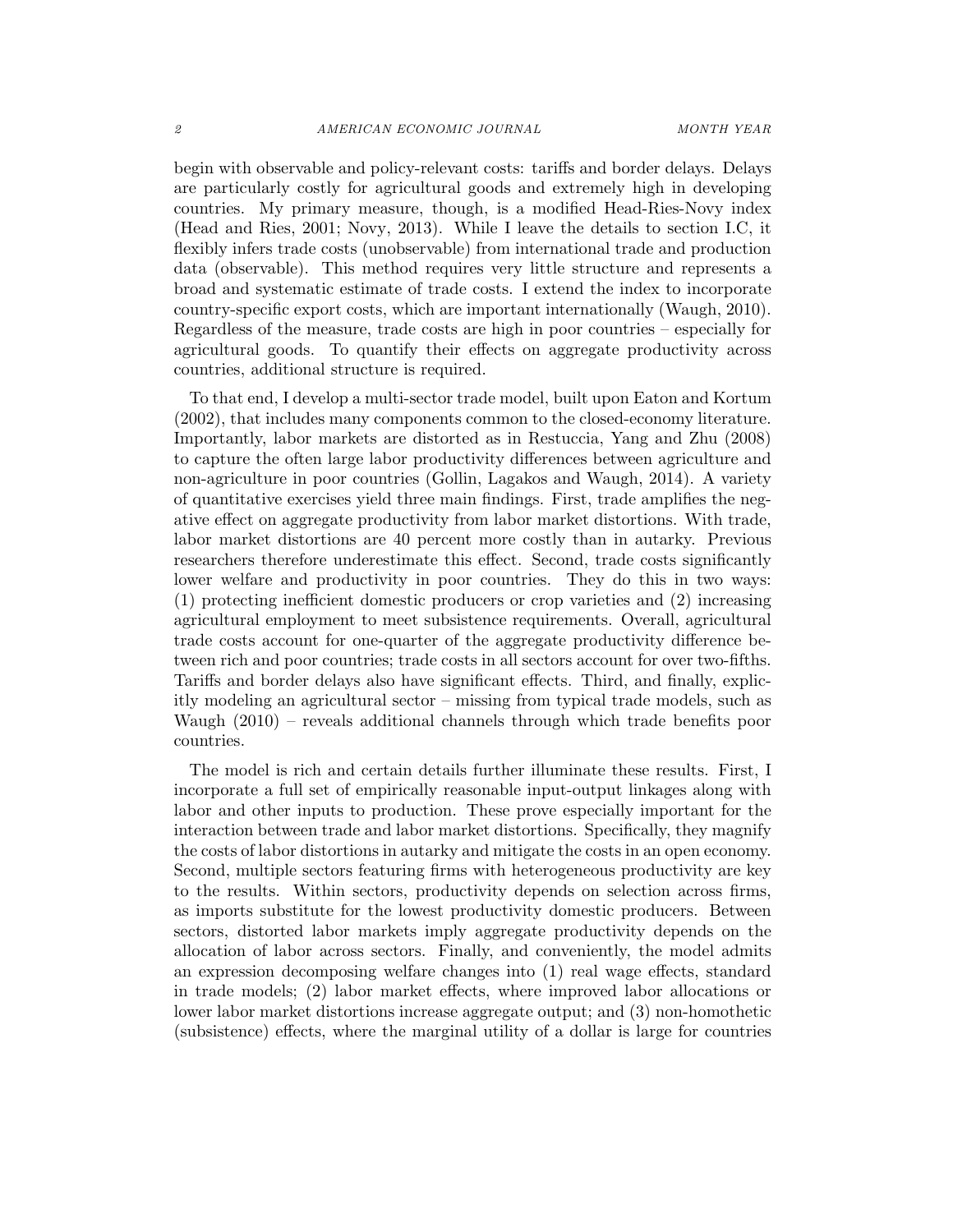close to subsistence. While the trade literature typically investigates only the first of these, I show the other two are quantitatively important for poor countries.

The quantitative analysis is eased by solving the model in relative changes, as in Dekle, Eaton and Kortum (2007). In particular, I do not require specific values for certain productivity parameters, factor endowments, or subsistence food requirements; it is sufficient that these are invariant to changes in trade costs and labor distortions. This dramatically simplifies the calibration. The model's initial equilibrium only requires data on trade flows, expenditures, and employment by sector. Model parameters all have directly observable counterparts in data, with one exception: firm-level productivity dispersion within sectors. This dispersion governs the trade-cost elasticity of trade flows; many estimates exist for manufacturing but unfortunately few for agriculture. Using the recent method of Caliendo and Parro (2012), I directly estimate the elasticity of trade by sector using global tariff and trade data; I find an elasticity of 4.63 for manufacturing and 4.06 for agriculture.

While the literature in this area typically abstracts from trade, there are recent exceptions. The most closely related papers are Swiecki (2013) and Uy, Yi and Zhang (2013). Swiecki (2013) examines the gains from trade and optimal trade policy in the presence of labor market distortions between agriculture, manufacturing, and services. While our models are similar, they differ in important ways. Preferences in Swiecki's model are more general, as the focus is on economic growth and structural change, but production technologies abstract from other factors of production and inter-sectoral linkages, which I show are important. Uy, Yi and Zhang (2013) also focus on growth and show trade is important to explain South Korea's structural change. Distinct from both works, I focus on cross-sectional differences in aggregate and agricultural productivity across a larger sample of countries. Given this focus, I now turn to documenting a set of facts that will be relied on throughout the paper.

#### I. The Facts: Sectoral Productivity and Trade

In this section, I describe key features of cross-country productivity and trade data for both agriculture and manufacturing. First, I construct labor productivity estimates by sector for a broad cross-section of countries. Next, I compile bilateral trade and production data to reveal a systematic tendency among poor countries to import very little food. Finally, I document significantly higher trade costs for poor countries, particularly in agriculture.

For clarity and consistency throughout the paper, I use a set of 90 countries for which all relevant data exists. The sample countries account for roughly 90 percent of global GDP, population, and employment. I provide a full list of data, sources, and countries in the appendix. While many variables are individually available for more countries, none of the cross-sectional patterns documented in this section are particular to my sample. Data is for 2005 unless otherwise stated.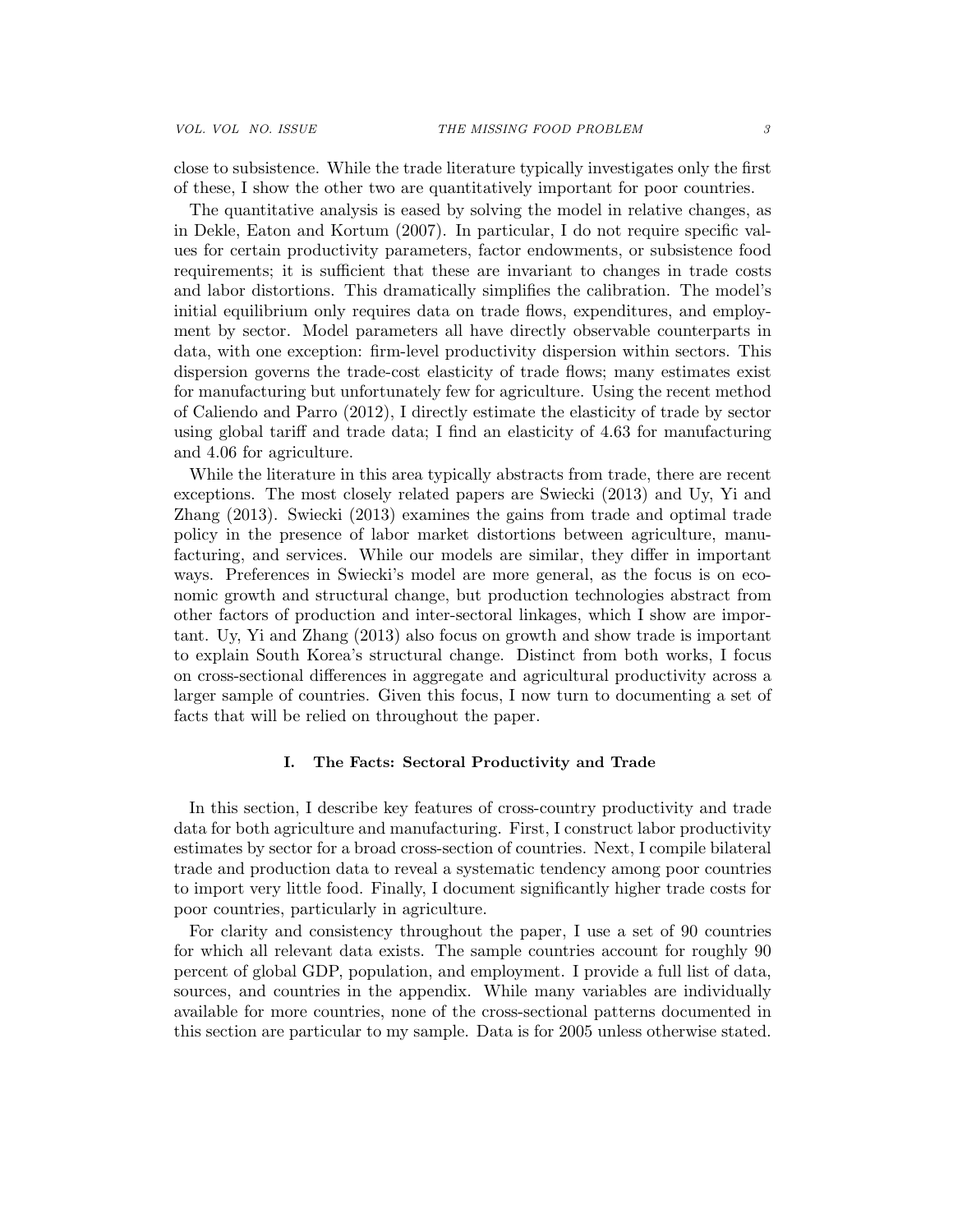

Figure 1. : Labor Productivity and Employment

#### A. Labor Productivity

I construct real labor productivity for agriculture and non-agriculture following Caselli (2005) and Restuccia, Yang and Zhu (2008). In the appendix, I provide full details behind these estimates and only briefly discuss the approach here. To compare productivity across countries one requires value-added per worker adjusted for international price level differences. The UN Food and Agricultural Organization reports internationally priced agricultural output but not valueadded. So, I assume value-added is 50 percent of output.<sup>2</sup> Non-agricultural value-added and employment is inferred by subtracting agriculture from the Penn World Table's aggregate data. Labor productivity is then the ratio of value-added to employment in each sector.

Figure 1 displays the results. Agricultural labor productivity differences are an order of magnitude greater than non-agricultural. Agricultural productivity among the richest 10 percent of countries is over 100 times higher than among the poorest 10 percent; the comparable figure is only 12 for non-agriculture. Other measures of variation give similar results. The 90/10 ratio for agriculture is 57 while the ratio for non-agriculture is below 9. Despite such low productivity, the vast majority of poor country employment is agricultural, as illustrated in panel (b) of Figure 1.

Why is agriculture's share of employment so high, and its productivity so low, in poor countries? In the model to come, a labor market distortion, as in Restuc-

Note: Labor productivity measured in international prices for agriculture and non-agriculture. Calculations follow Caselli (2005) and Restuccia et a. (2008). Agriculture's share of employment primarily from the UN-FAO. Details in appendix.

<sup>2</sup>Consistent with evidence from the OECD, which I document in appendix section 3.1. For comparison, Restuccia, Yang and Zhu (2008) exploit internationally priced value-added for 1985 from Rao (1993). The correlations between our measures are 0.87 for agriculture and 0.81 for non-agriculture.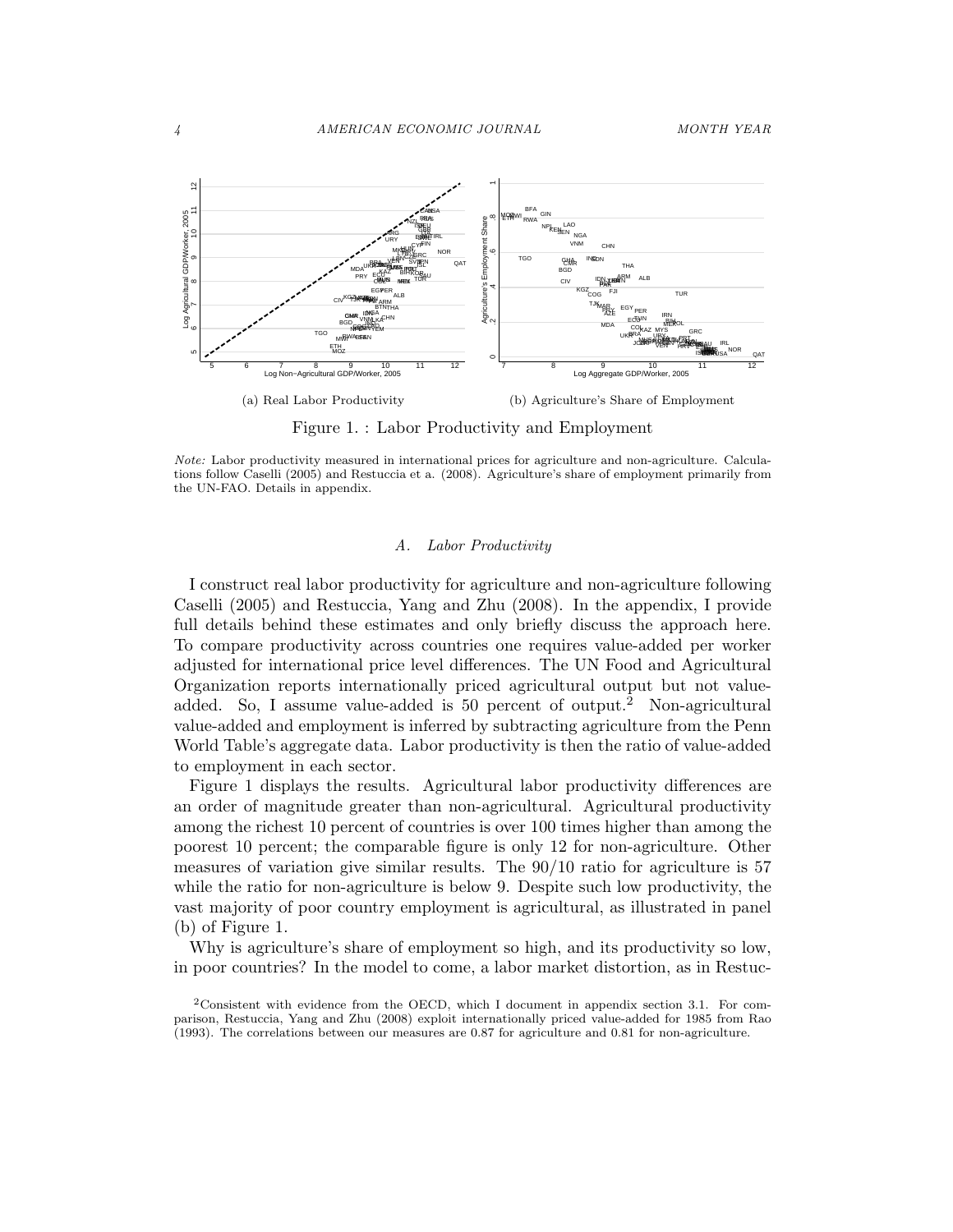cia, Yang and Zhu (2008) and others, will prove key to capture sectoral labor allocations. I postpone further discussion to Sections II.D and III.B. As for agricultural productivity, the literature typically focuses on domestic factors. I argue trade may also be an important contributor. In the next section, I document some less well known facts: agricultural trade in poor countries is small and costly.

## B. International Trade Patterns

What fraction of a country's total expenditures are spent on imports? To measure this, denote  $X_{ni}^j$  as imports of sector j goods by country n from country i. Total expenditures by sector  $j$  is its absorption (output less net exports). The fraction of country n spending allocated to country i is then

(1) 
$$
\pi_{ni}^j = \frac{X_{ni}^j}{Y_n^j + \sum_{k \neq n} X_{nk}^j - \sum_{k \neq n} X_{kn}^j},
$$

where  $Y_n^j$  is gross output of sector j in country n and  $\sum_{k\neq n} X_{nk}^j$  and  $\sum_{k\neq n} X_k^j$ kn are country n's total exports and imports, respectively. When  $n = i$ ,  $\pi_{nn}^{j}$  is the home share of expenditures.

Measuring  $\pi_{ni}^j$  requires gross output and trade data by country and sector. I provide a detailed description in the appendix and a brief summary here. Gross output is available for manufacturing from the UNIDO and for agriculture from the FAO and OECD. Trade flow data is from the BACI product-level trade database (Gaulier and Zignago, 2010), which classifies trade by harmonized system (HS) codes (2002 version). I aggregate products with two-digit HS codes 01-15 into agriculture and 16-24 or 28-97 into manufacturing. Notice this excludes mineral products and services and treats food preparations as manufactured goods. Combining these data gives  $\pi_{ni}^j$  – used throughout the paper.

The pattern of trade differs substantially across countries and sectors. Figure 2 displays home shares for agriculture and manufacturing. Among the poorest countries, the share of agricultural expenditures allocated to domestically produced goods is well over 90 percent. While among rich countries the share is highly variable, the average is closer to 60 percent. For manufacturing goods, the pattern is very different. There is little relationship between  $\pi_{nn}^m$  and a country's level of development, with home shares generally ranging between 20-80 percent.

The lack of agricultural trade by poor countries is also evident in the number of trading partners each country has. Counting the number of partners from which each country imports reveals a strong positive relationship between the number of trade partners and a country's level of development. In agriculture, poor countries typically import (what little they do import) from 50 sources while rich countries import from closer to 200. For manufacturing, the positive relationship still holds, though it is far less pronounced. Poor countries have between 100-150 partners for manufactured goods imports.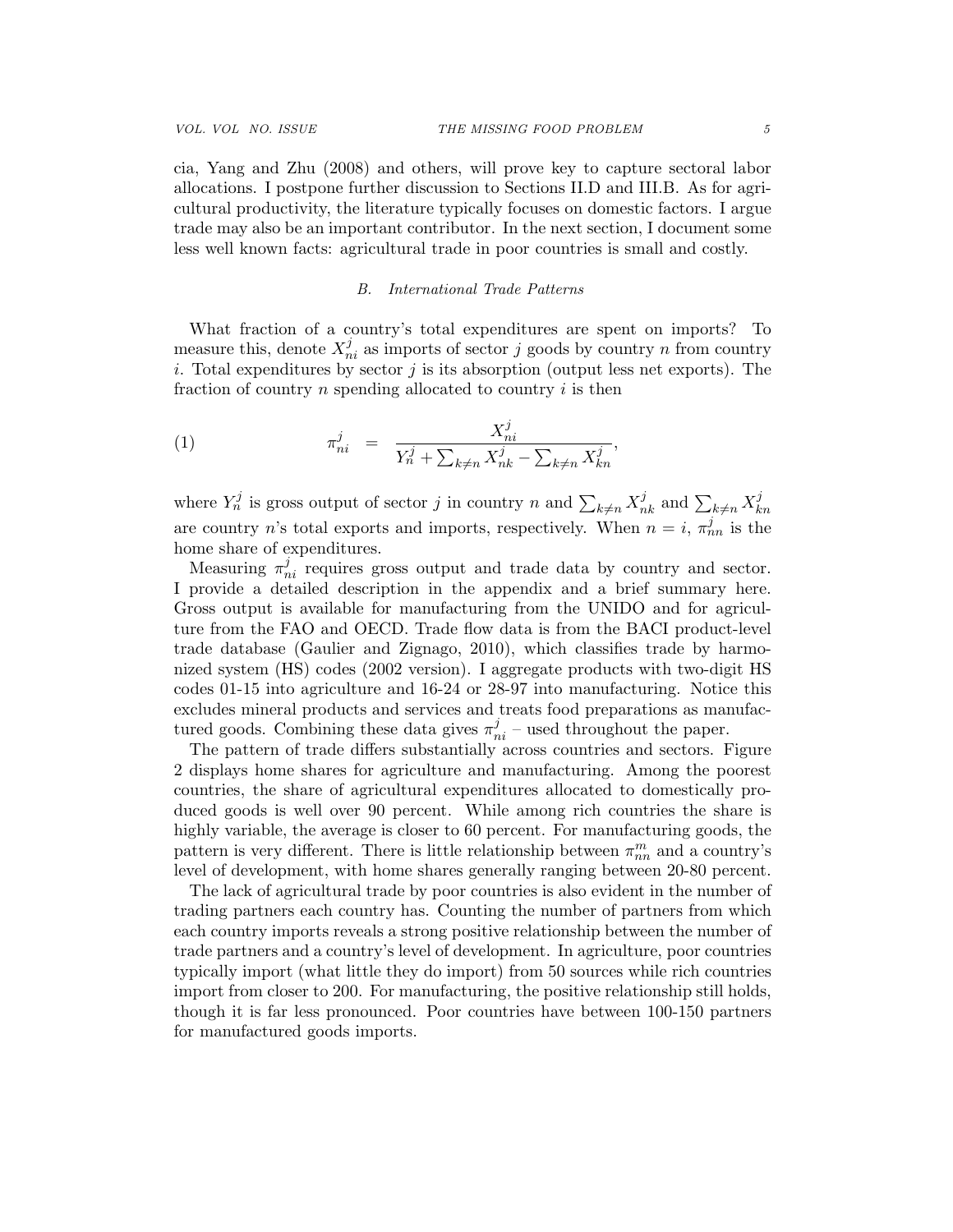

(a) Share of Total Expenditures on Domestically Produced Goods



(b) Number of Trading Partners

Figure 2. : Key Trade Patterns for Agriculture and Manufacturing

*Note:* Displays the share of total expenditures allocated to domestically produced goods  $(\pi_n^j)_n$ . Trading partners is the number number of exporters from which each country imports. Trade data are from CEPII's BACI database and production data are from the UNIDO, OECD, and FAO.

## C. Trade Costs

Why do poor countries import so little food despite having such low productivity in that sector? Trade costs are an obvious candidate, though they come in many forms and are difficult to measure. First, consider average tariff levels. Trade-weighted average MFN tariff rates are available from the UN-TRAINS database, classified by sector using the HS codes listed earlier. I plot these tariffs in Figure 3. While poor countries do have larger average tariffs than rich countries, the magnitudes are fairly small at 15-20 percent among the poorest countries compared to less than 5 percent among the richest. An implausibly large elasticity would be required for these small trade costs to have a large influence on trade flows.

Trade costs go beyond tariffs; non-tariff barriers and other costs are far more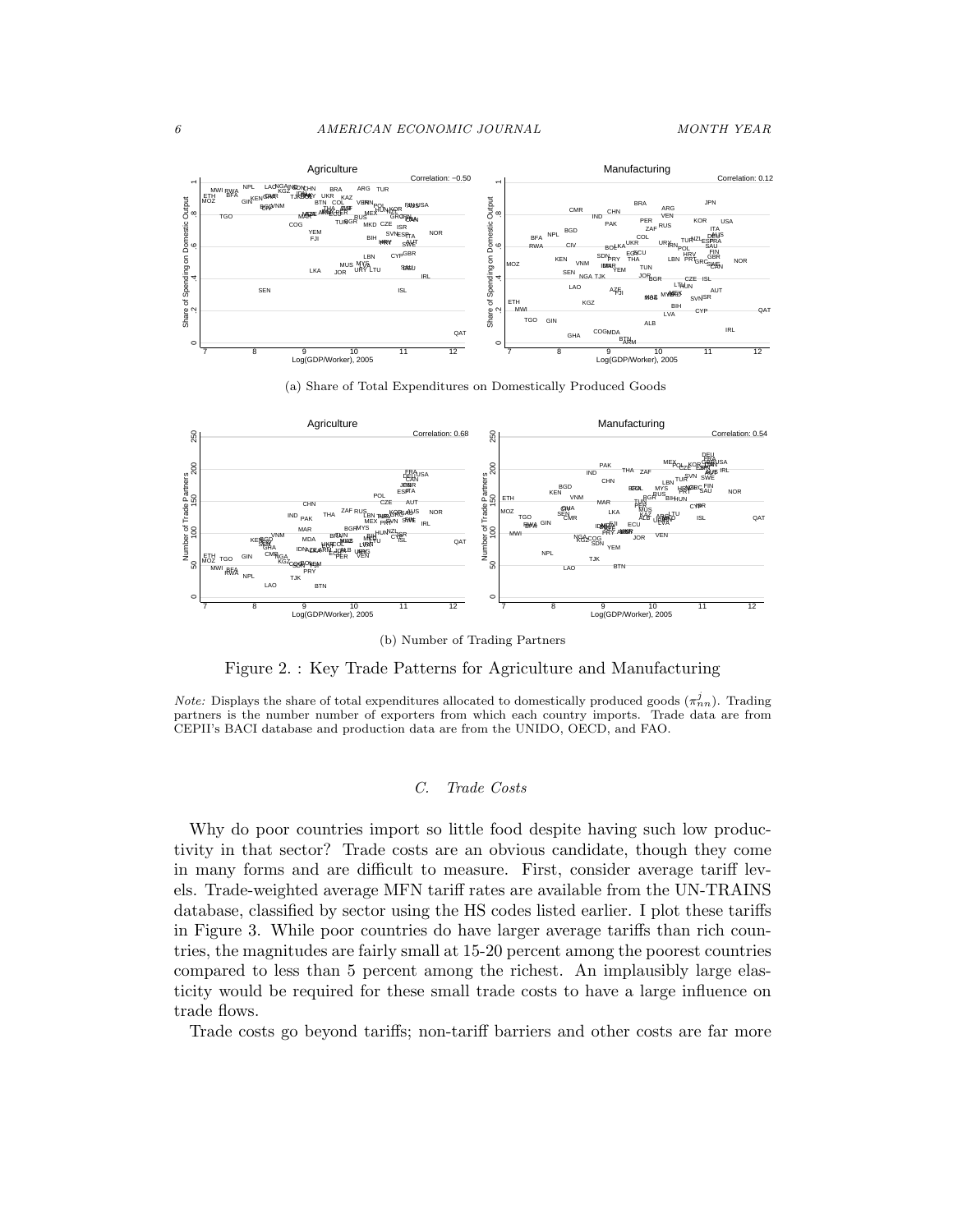$\subseteq$ 



AUS AUT FINAS<br>F DEU SWE  $\overline{a}$ 7 8 9 10 11 12 Log(GDP/Worker), 2006 7 8 9 10 11 12 Log(GDP/Worker), 2006 (b) Time Costs to Import

DEU

SWE

NOR

Figure 3. : Trade Costs in Agriculture and Manufacturing

Note: Displays observable measures of trade costs in agriculture and manufacturing. First, observable trade-weighted MFN tariffs from UN-TRAINS. Second, the ad-valorem equivalent cost of border delays. Days to import are from the World Bank Doing Business Index for 2006 (2005 is unavailable). The results of Hummels and Schaur (2013) suggest a tariff-equivalent cost of 3.1 percent per day for food and beverages, and roughly 2 percent per day for consumer and capital goods. These rates are used to convert the single Days to Import variable to ad-valorem rates that differ by sector.

important. For example, border delays can be significant for many developing countries. Data on time to import are available through the World Bank's Doing Business Index. These data are about procedural delays at the border and do not include sea transit time. It takes an average of 38 days to import into a typical Sub-Saharan African country – more than a full month longer than the delay for US imports. Among the bottom decile of countries in the PWT8.0 in 2006 (time delay data from Doing Business is not available for 2005), the average time to import is 43 days while the delay among the top decile is 10. Border delays are particularly relevant for policy makers.

For perishable agricultural goods, these long delays may be particularly costly. Hummels and Schaur (2013) recently estimate the ad-valorem cost of time to

EAN I

IRL

NOR

ESP

JPN

ISL ISR

KORB

NZLIS

LVA τυ

MYS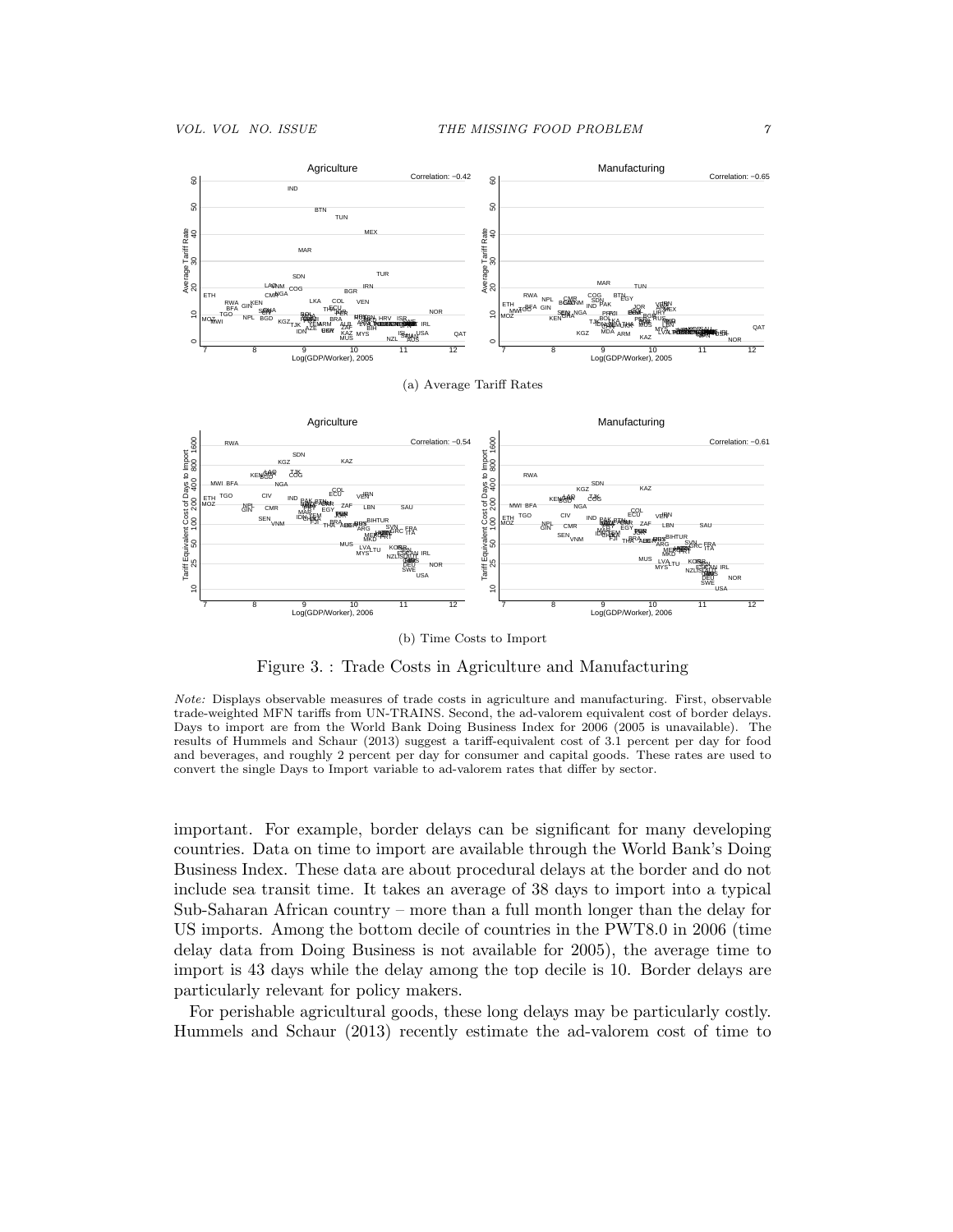import. They find for food and beverages each day is equivalent to a 3.1 percent tariff, compared to 2 percent for consumer and capital goods generally. Using their estimates, I construct a measure of the overall trade costs in agriculture and manufacturing associated with time delays. Panel (b) of Figure 3 plots the results of this calculation. The difference in magnitude between rich and poor countries is stark. On average, the ad-valorem cost of time delays to import into poor countries is approximately 400 percent in agriculture and 200 percent in manufacturing. The time cost for rich countries are an order of magnitude lower, varying around 25 percent for agriculture and 15-20 percent for manufacturing.

Beyond these observable measures, Novy (2013) generalizes Head and Ries (2001) to provide an aggregate summary measure of bilateral trade costs. In a broad class of trade models, including Eaton and Kortum (2002), Anderson and van Wincoop (2003), Melitz (2003), and this paper's model, the average cost for sector *i* trade (in both directions) between countries *n* and *i* is

(2) 
$$
\bar{\tau}_{ni}^j \equiv \sqrt{\tau_{ni}^j \tau_{in}^j} = \left(\frac{\pi_{nn}^j \pi_{ii}^j}{\pi_{ni}^j \pi_{in}^j}\right)^{\frac{1}{2\theta^j}},
$$

where  $\pi_{ni}^{j}$  are the expenditure shares defined earlier and  $\theta^{j}$  is the (negative) costelasticity of trade. This expression has been used successfully as a flexible measure of trade costs in many contexts. It is especially useful when other measures of trade costs do not exist or are limited, such as historically (Jacks, Meissner and Novy, 2008, 2010, 2011) or within countries (Tombe and Winter, 2014). The World Bank's UNESCAP Trade Cost Database also uses this method.

This measure has many strengths. It is intuitive to interpret:  $\bar{\tau}_{ni}^j = 1.5$  is equivalent to a 50 percent iceberg trade cost, where 1.5 units must be shipped for 1 unit to arrive. It is also simple to implement: requiring only trade and production data. There is, however, an important weakness: it is symmetric by construction  $({\bar \tau}_{ni}^j = {\bar \tau}_{in}^j)$ , implying US imports from Ghana are as costly as Ghana's imports from the US. But, trade cost asymmetries are known to be important. Waugh (2010), for example, demonstrates that poor countries systematically face higher export costs (regardless of the destination) than rich countries in manufacturing. In the appendix, I show this holds for agricultural goods as well.<sup>3</sup>

To measure these asymmetries and adjust  $\bar{\tau}_{ni}^j$  is straightforward. In the same broad class of trade models for which equation 2 holds, a gravity relationship

(3) 
$$
ln\left(\frac{\pi_{ni}^j}{\pi_{nn}^j}\right) = S_i^j - S_n^j - \theta^j ln\left(\tau_{ni}^j\right)
$$

<sup>3</sup>Briefly, for the same broad class of models, one can show  $\tau_{ni}^j = (P_n^j/P_i^j)(\pi_{ni}^j/\pi_{ii}^j)^{-1/\theta^j}$  holds, where  $P_n^j$  is country n's price for good j. Using food price data from ICP 2005, I estimate this expression. Its correlation with the import cost specification is zero while its correlation with the export cost specification is nearly 0.8.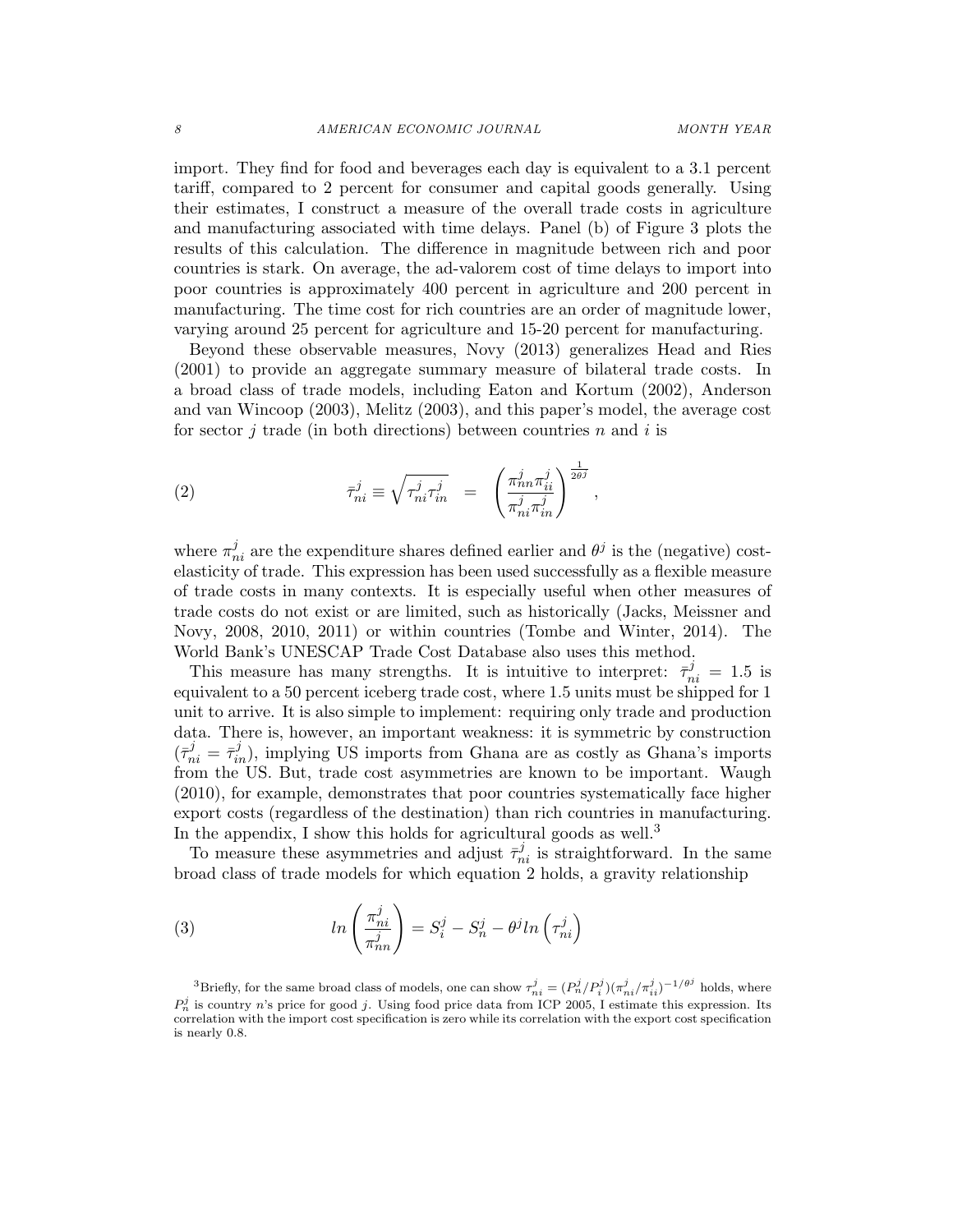

(a) Average Trade Costs, by Importer



(b) Average Trade Costs, by Exporter

Figure 4. : Trade Costs in Agriculture and Manufacturing

*Note:* Displays trade costs in agriculture and manufacturing. The top panel averages trade costs  $\tau_{ni}^{j}$ across all exporters  $i$  for each importer  $n$ , weighted by trade volumes. The bottom panel averages across importers for each exporter.

exists, where  $S^j$  denotes a country's sector j competitiveness (productivity, factor prices, and the like). The precise nature of  $S^j$  does not concern us, so long as it is country-specific. Suppose trade costs  $\tau_{ni}^{j}$  depend in part on common bilateral components such as distance, shared border, and shared language. Further suppose there is a country-specific additional cost of exporting (following Waugh, 2010). To measure these export costs, estimate

(4) 
$$
ln\left(\frac{\pi_{ni}^j}{\pi_{nn}^j}\right) = \beta^{j'}\mathbf{X}_{ni} + \iota_n^j + \eta_i^j + \epsilon_{ni}^j,
$$

where  $\mathbf{X}_{ni}$  is a matrix of observable bilateral components,  $\iota_n^j$  and  $\eta_i^j$  $i<sup>j</sup>$  are a set of importer and exporter fixed-effects, respectively. The importer fixed-effect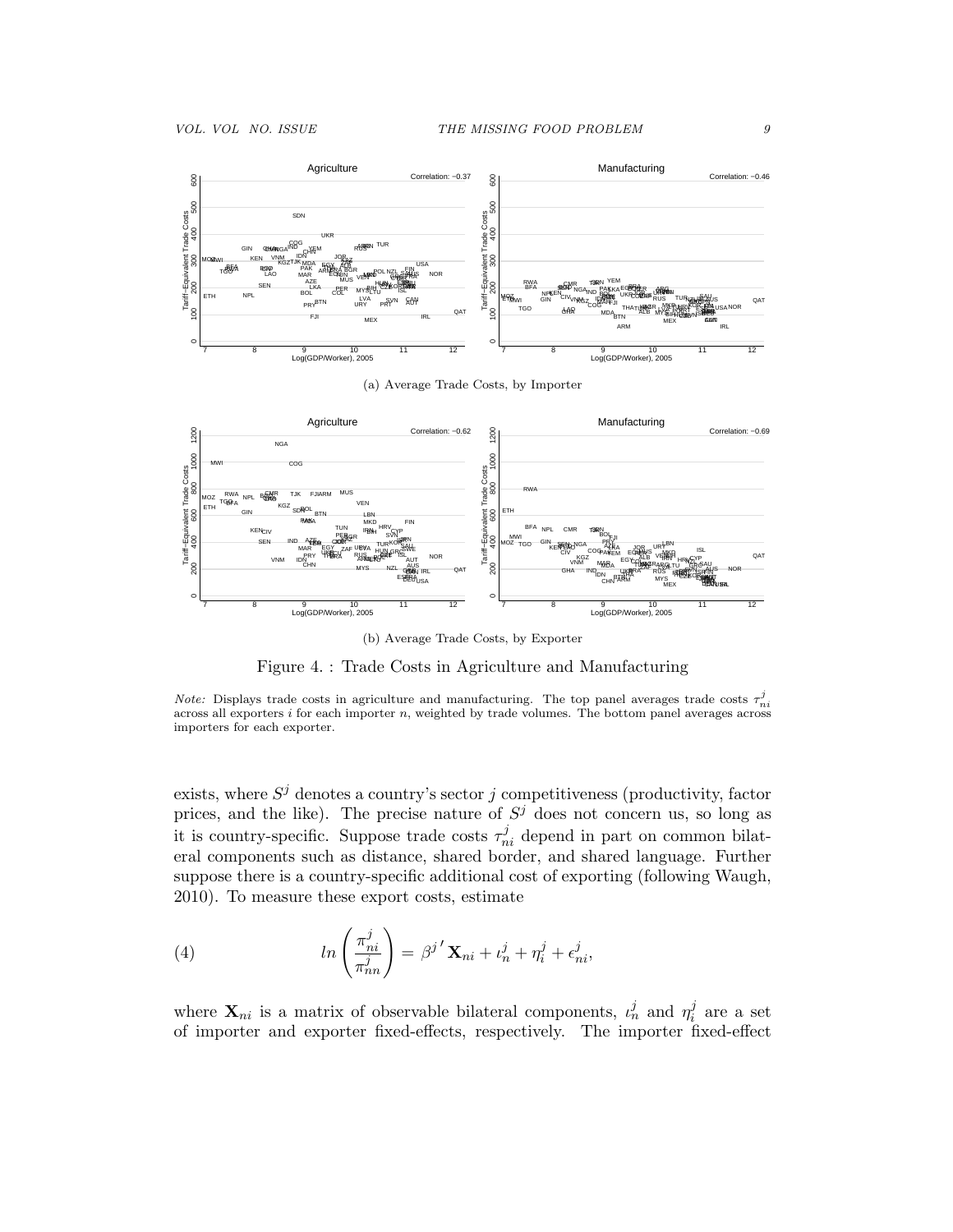identifies  $S_n^j$ . The exporter fixed-effect captures both  $S_i^j$  $i$  and country-specific export costs. Combining the two yields a measure of export costs:  $\ln t_n^j =$  $-(\iota_n^j + \eta_n^j)/\theta^j$ .

With this regression, I measure agricultural export costs  $t_n^a$  and manufacturing export costs  $t_n^m$ . The only difficulty is determining a value for  $\theta^j$ . The details of how I estimate these parameters are postponed to section III.C; for now, I set  $\theta^m = 4.63$  and  $\theta^a = 4.06$  (both of which are consistent with existing estimates). Combining the export cost estimates with equation 2 yields a measure of trade costs  $\tau_{ni}^j = \bar{\tau}_{ni}^j(t_i^j)$  $\int_{i}^{j} (t_n^j)^{1/2}$ . I summarize these in Figure 4 as the trade-weighted average across country pairs. The top panel reports the average cost by importer; the bottom panel, by exporter. Poor countries systematically face higher trade costs, particularly in agriculture. The typical poor countries faces import costs of approximately 300 percent in agriculture and 150-200 percent in manufacturing. The average cost of exporting for these countries is even higher.

Of course, there are many sources of trade costs, from health regulations and road infrastructure to language, cultural, or taste differences. My goal is to gauge the quantitative implications of these costs rather than explain their sources. The trade costs I measured here will be key for the quantitative analysis to come.

## II. A Multi-Sector Ricardian Trade Model

In this section, I lay out the model structure and equilibrium relationships. With an eye towards the quantitative analysis, I follow Dekle, Eaton and Kortum (2007) and solve the model for relative changes.

### A. Households

Each country *n* is populated by a household of size  $L_n$ . Households earn income  $I_n$  primarily from (inelastically supplied) labor earnings  $w_n^j L_n^j$ . Households also receive lump-sum rebates of payments to other factors of production.

Preferences are defined over three types of final goods: agriculture, manufactured goods, and services. Agricultural consumption is subject to subsistence food requirements within a Stone-Geary utility function. Given sector j prices  $P_n^j$  and total income  $I_n$ , each household maximizes

(5) 
$$
U_n = (C_n^a - \bar{a})^{\epsilon^a} C_n^{m \epsilon^m} C_n^s \epsilon^s
$$

subject to a budget constraint  $I_n = \sum_{j \in \{a,m,s\}} P_n^j C_n^j \equiv \sum_{j \in \{a,m,s\}} D_n^j$ , where preference weights  $\epsilon^j$  sum to one.

Household demand for each good j are familiar. For agriculture,  $D_n^a = P_n^a \bar{a} +$  $\epsilon^a (I_n - P_n^a \bar{a})$  while for manufacturing and services  $D_n^j = \epsilon^j (I_n - P_n^a \bar{a})$ . Nonhomothetic preferences play an important role. Higher food subsistence requirements (higher  $\bar{a}$ ), higher agricultural prices, and lower total income all increase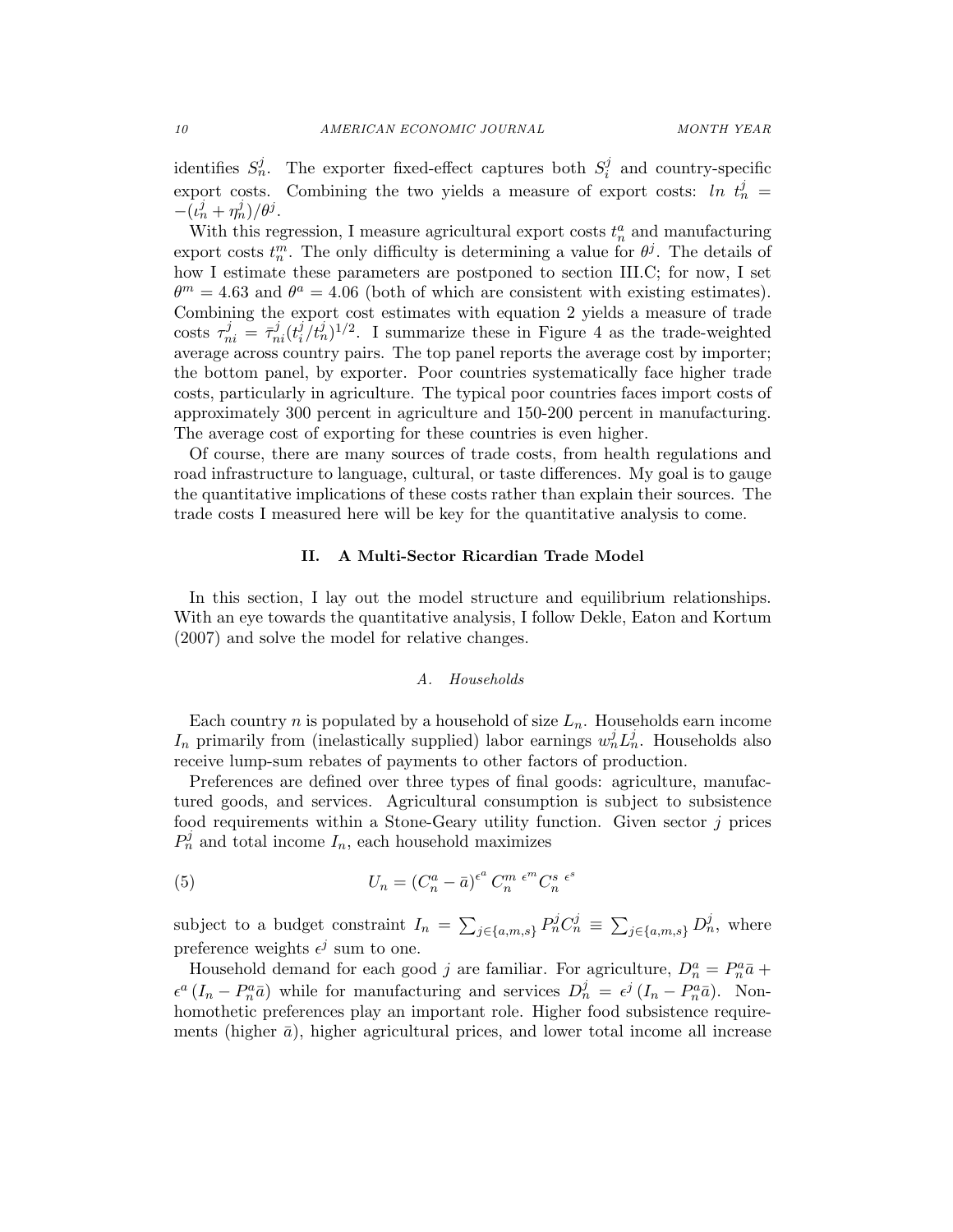food's share of total expenditures  $D_n^a/I_n$ . It will prove useful to define agricultural spending by households as a fraction of their total income as  $s_n^a$ . With this,

(6) 
$$
D_n^j = \begin{cases} s_n^a I_n & \text{if } j = a \\ \epsilon^j \left( \frac{1 - s_n^a}{1 - \epsilon^a} \right) I_n & \text{if } j \in \{m, s\} \end{cases}
$$

defines household demand, given  $s_n^a$ .

In the language of Herrendorf, Rogerson and Valentinyi (2013), household preferences are defined over final consumption expenditures. This provides a good match to data when production technologies, to which we turn next, incorporate full input-output linkages between sectors.

#### B. Production Technologies

Final goods in the agriculture and manufacturing sector  $Y_n^j$  are CES composites of a continuum of individual tradable varieties

$$
Y_n^j = \left(\int_0^1 y_n^j(\omega)^{\frac{\sigma^j-1}{\sigma^j}} d\omega\right)^{\frac{\sigma^j}{\sigma^j-1}} \quad j \in \{a, m\},\
$$

where the elasticity of substitution  $\sigma^j$  can potentially vary by sector and  $y_n^j(\omega)$ denotes the amount of variety  $\omega$  used to produce sector j's final output in country n. This can be sourced domestically or imported. Unlike agriculture and manufacturing, services are a homogeneous and non-tradable good.

A firm in each sector j and country n can produce variety  $\omega$  with labor, intermediate inputs, and other factors using

$$
y_n^j(\omega) = \varphi_n^j(\omega) \left[ L_n^j(\omega)^\beta H_n^j(\omega)^{1-\beta} \right]^{\phi^j} \left[ \prod_{k \in \{a,m,s\}} m_n^{jk}(\omega)^{\gamma^{jk}} \right]^{1-\phi^j}
$$

Labor demanded by firm  $\omega$  in country n and sector j is  $L_n^j(\omega)$ , other factors are  $H_n^j(\omega)$ , and intermediate inputs from sector k are  $m_n^{jk}(\omega)$ . Other factors (such as land, capital, or structures) are mobile across sectors but fixed in total supply. Finally, value-added share of output is  $\phi^j$  and the share of intermediate inputs in sector j from sector k is  $\gamma^{jk}$ . Importantly, note that labor's share of value-added  $\beta$  is constant across all sectors and countries.

Given these production technologies, the cost of an input bundle is

(7) 
$$
c_n^j = \left[ \left( \frac{w_n^j}{\beta} \right)^\beta \left( \frac{r_n}{1-\beta} \right)^{1-\beta} \right]^{\phi^j} \left[ \prod_{k \in \{a,m,s\}} \left( \frac{P_n^k}{\gamma^{jk}} \right)^{\gamma^{jk}} \right]^{1-\phi^j},
$$

.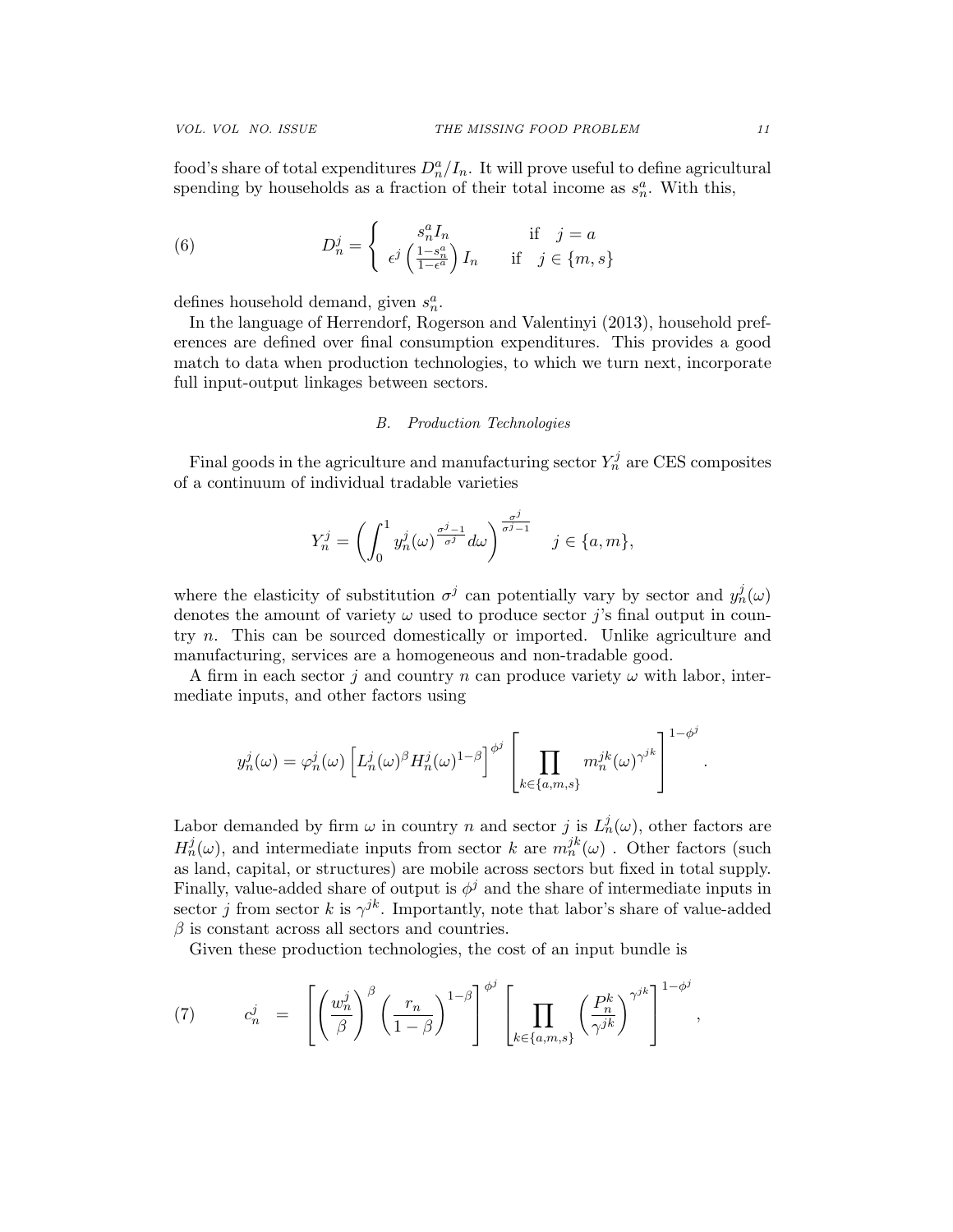where  $w_n^j$  is labor's wage in sector j,  $r_n$  is the price of other factors, and  $P_n^j$  is the price of sector  $i$ 's final good.

## C. International Trade

Markets are competitive and trade is costly: producers charge  $P_i^j$  $e_i^j(\omega) = c_i^j$  $\frac{j}{i}/\varphi_i^j(\omega)$ and consumers pay  $P_{ni}^j(\omega) = \tau_{ni}^j c_i^j$  $\tau_i^j/\varphi_i^j(\omega)$ , where  $\tau_{ni}^j \geq 1$  is an iceberg trade cost to ship sector j goods from country i to country n; within a country,  $\tau_{nn}^j = 1$ . There are no revenues raised by these trade costs, not too unreasonable as tariffs are small. In the appendix, I show incorporating tariff revenue complicates the model with little change to the main results.

Price differences across firms results from differences in productivity. Following Eaton and Kortum (2002),  $\varphi$  follows a Fréchet distribution

$$
F_n^j(\varphi) = e^{-T_n^j \varphi^{-\theta^j}},
$$

where the parameter  $\theta^j$  governs productivity variation (larger  $\theta^j$  gives lower variation) and  $T_n^j$  governs average productivity.

The final goods producer is perfectly competitive and sources individual varieties from either domestic or foreign producers – whichever minimizes costs. Expenditures are allocated to sources according to their productivity  $T_n^j$ , input costs  $c_n^j$ , and trade costs  $\tau_{ni}^j$ . Denote  $\pi_{ni}^j$  the fraction of region n spending on good  $j$  allocated to producers in region  $i$ . Given the Fréchet distribution of technology, Eaton and Kortum (2002) show

(8) 
$$
\pi_{ni}^{j} = \frac{T_i^j \left(\tau_{ni}^{j} c_i^{j}\right)^{-\theta^j}}{\sum_{k=1}^{N} T_k^j \left(\tau_{nk}^{j} c_k^{j}\right)^{-\theta^j}},
$$

which results in an aggregate price index of

(9) 
$$
P_n^j = \gamma^j \left[ \sum_{i=1}^N T_i^j \left( \tau_{ni}^j c_i^j \right)^{-\theta^j} \right]^{-1/\theta^j},
$$

where  $\gamma^j = \Gamma\left(1 + \frac{1-\sigma^j}{\theta^j}\right)$  $\frac{1}{\theta^j} \bigg)^{1/(1-\sigma^j)}.$ 

Both domestic and foreign sales contribute to revenue. Given  $\pi_{ni}^j$ , combine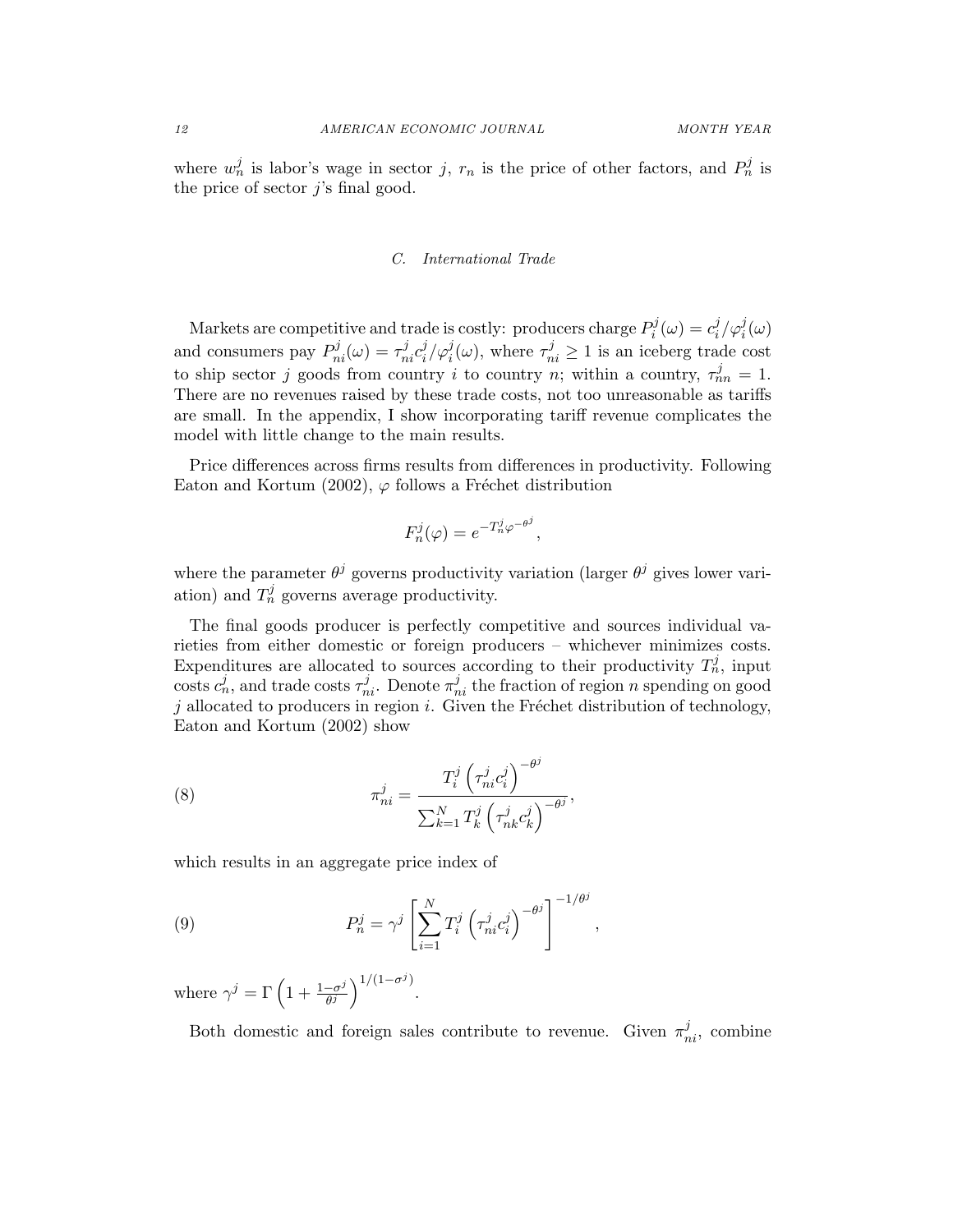total domestic sales  $\pi_{nn}^j X_n^j$  and total exports  $\sum_{i \neq n} \pi_{in}^j X_i^j$  $i$ <sup>t</sup> to yield

(10) 
$$
R_n^j = \sum_{i=1}^N \pi_{in}^j X_i^j.
$$

Revenue need not equal expenditures and deviations between the two is a trade imbalance. To see this, subtract imports from exports for a trade surplus  $S_n^j = \sum_{i \neq n} \pi_{in}^j X_i^j - \sum_{i \neq n} \pi_{ni}^j X_n^j$ . Since  $\sum_{i \neq n} \pi_{ni}^j = 1 - \pi_{nn}^j$ ,  $\sum_{i\neq n}\pi_{in}^jX_i^j-\sum_{i\neq n}\pi_{ni}^jX_n^j$ . Since  $\sum_{i\neq n}\pi_{ni}^j=1-\pi_{nn}^j$ ,

(11) 
$$
S_n^j = \sum_{i=1}^N \pi_{in}^j X_i^j - X_n^j
$$

and therefore  $R_n^j = X_n^j + S_n^j$ .

How are expenditures determined? Goods market clearing implies  $Y_n^j = C_n^j + \sum_{k \in \{a, m, s\}} m^{kj}$  and therefore  $\sum_{k\in\{a,m,s\}} m^{\hat{k}j}$  and therefore

(12) 
$$
X_n^j = D_n^j + \sum_{k \in \{a, m, s\}} (1 - \phi^k) \gamma^{kj} R_n^k,
$$

where  $D_n^j$  is final goods expenditures by the household, defined in section II.A.

## D. Labor and Other Factor Markets

Labor demanded by firm  $\omega$  in sector j is  $L_n^j(\omega)$ . Total labor demand by the whole sector is then  $L_n^j = \left[\int_0^1 L_n^j(\omega) d\omega\right]$ . For the whole economy, the labor market must clear and therefore  $L_n = L_n^a + L_n^m + L_n^s$ . For many expressions, is is useful to define sector j's share of employment as  $l_n^j = L_n^j/L_n$ .

Labor allocations, however, are not efficient. As in Restuccia, Yang and Zhu (2008) and others, suppose labor markets are distorted such that agricultural wages are below non-agricultural wages. Specifically, let  $w_n^a = \xi_n w_n$  and  $w_n^m =$  $w_n^s = w_n$ , where  $\xi_n$  is the labor distortion in country n. While this approach is common in the literature, Lagakos and Waugh (2013) recently develop a model where wage differences result not from explicit barriers but from worker heterogeneity and selection. There, relative wages are related to labor allocations. Here, relative wages are constant. In the quantitative exercises, I explore the relationship between trade-induced reallocation and labor distortions by varying  $\tau_{ni}^{j}$  and  $\xi_n$  together (exogenously).

Since labor earnings are a fixed fraction  $\beta$  of value-added, we have  $w_n^j L_n^j =$  $\beta \phi^j R^j$ . Taking the ratio of this for agriculture to the sum across sectors, and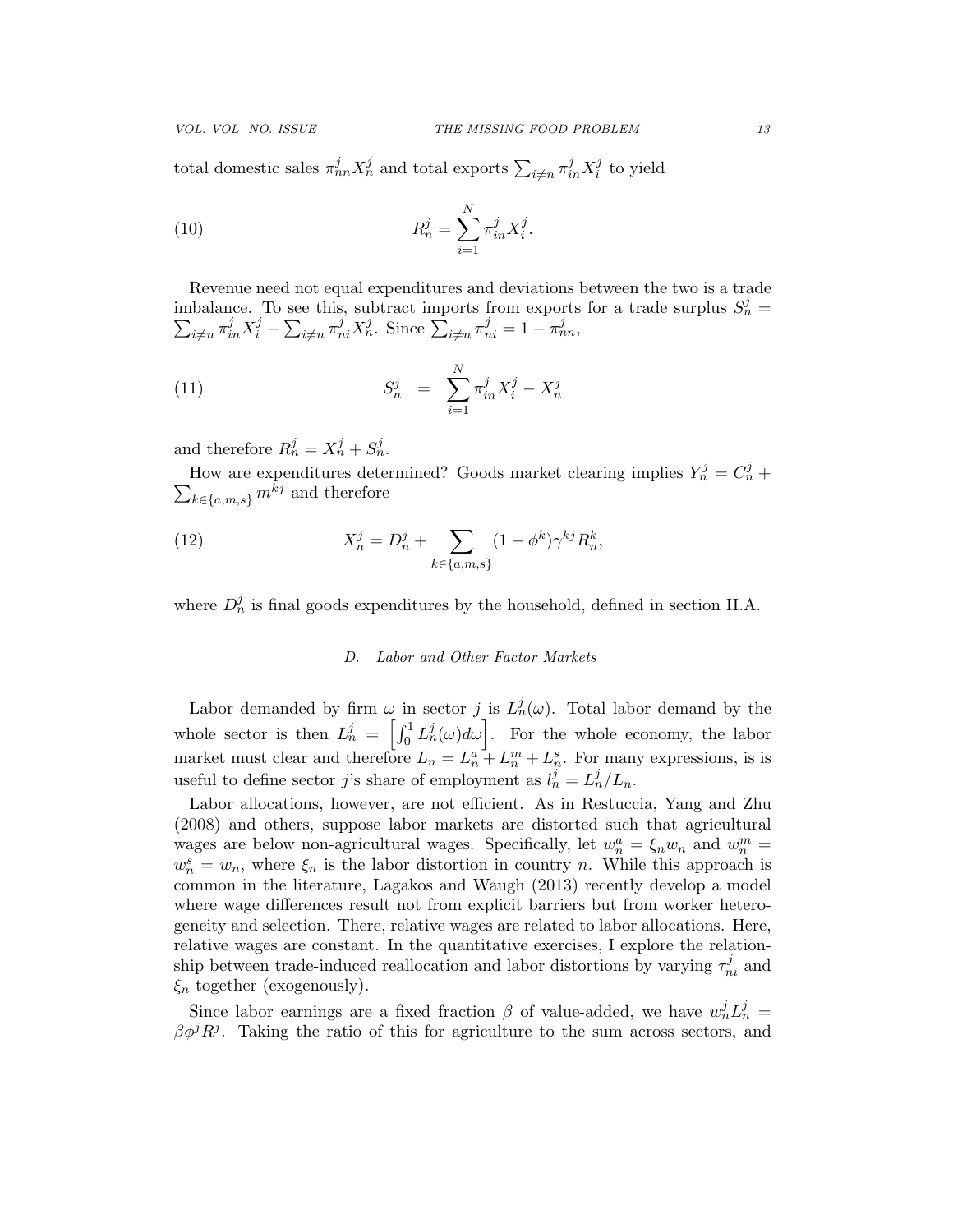imposing labor market clearing, we have agriculture's initial employment share

(13) 
$$
l_n^a = \left(1 + \frac{\xi_n \left(\phi^m R_n^m + \phi^s R_n^s\right)}{\phi^s R_n^a}\right)^{-1}.
$$

Labor is not the only primary factor of production. The total supply of other factors in country n is fixed at  $H_n$ . Demand comes only from firms, which allocate a share  $1 - \beta$  of value-added to other factors. Total demand is therefore  $(1-\beta)\sum_{j\in\{a,m,s\}}\phi^jR_n^j$ . Market clearing pins down the rental rate  $r_n$ . As payments to labor and other factors accrue to the household, total income equals total value-added in this economy  $I_n = \sum_{j \in \{a,m,s\}} \phi^j R_n^j$ . Therefore,  $r_n = (1-\beta)I_n/H_n$ .

Adding total payments to labor and other factors yields each country's total income. Given labor's share of value-added  $\beta$ ,  $I_n = \frac{1}{\beta}$  $\frac{1}{\beta}\sum_{j\in\{a,m,s\}} w_n^j L_n^j$  or, using the definition of  $\xi_n$ ,

(14) 
$$
I_n = \beta^{-1} w_n L_n \lambda_n,
$$

where  $\lambda_n = 1 - l_n^a (1 - \xi_n)$ . With labor market distortions,  $\lambda_n$  decreases with agriculture's share of employment  $l_n^a$ ; without distortions,  $\lambda_n = 1$ .

## E. Solving the Model

To simplify the model calibration and quantitative analysis, I solve the model in two steps: (1) the initial equilibrium and (2) counterfactual relative changes.

INITIAL EQUILIBRIUM.  $\overline{\phantom{a}}$  An initial equilibrium of this economy is a set of expenditures  $X_n^j$ , revenues  $R_n^j$ , household demands  $D_n^j$ , labor allocations  $L_n^j$ , and aggregate income  $I_n$  for each country n and sector  $j$  – given trade shares  $\pi_{ni}^j$ , aggregate labor supply  $L_n$ , and food expenditure shares  $s_n^a$  – such that equations 6, 10, 12, 14, and 13 hold.

Notice the initial equilibrium does not impose trade balance. Although, as the following proposition proves, trade must indeed balance in this economy. Balanced trade is not necessary, though. In the appendix, I model trade imbalances (matched to data) and show the key quantitative results hold.

PROPOSITION 1: If sectoral expenditures  $X_n^j$  and revenues  $R_n^j$  solve equations 10 and 12, households spend all of their income, and total income equals total value added, then  $S_n^a = -S_n^m$  and

(15) 
$$
X_n^a + X_n^m = \sum_{i=1}^N \pi_{in}^a X_i^a + \sum_{i=1}^N \pi_{in}^m X_i^m,
$$

must hold for all n. That is, aggregate trade balances for all countries.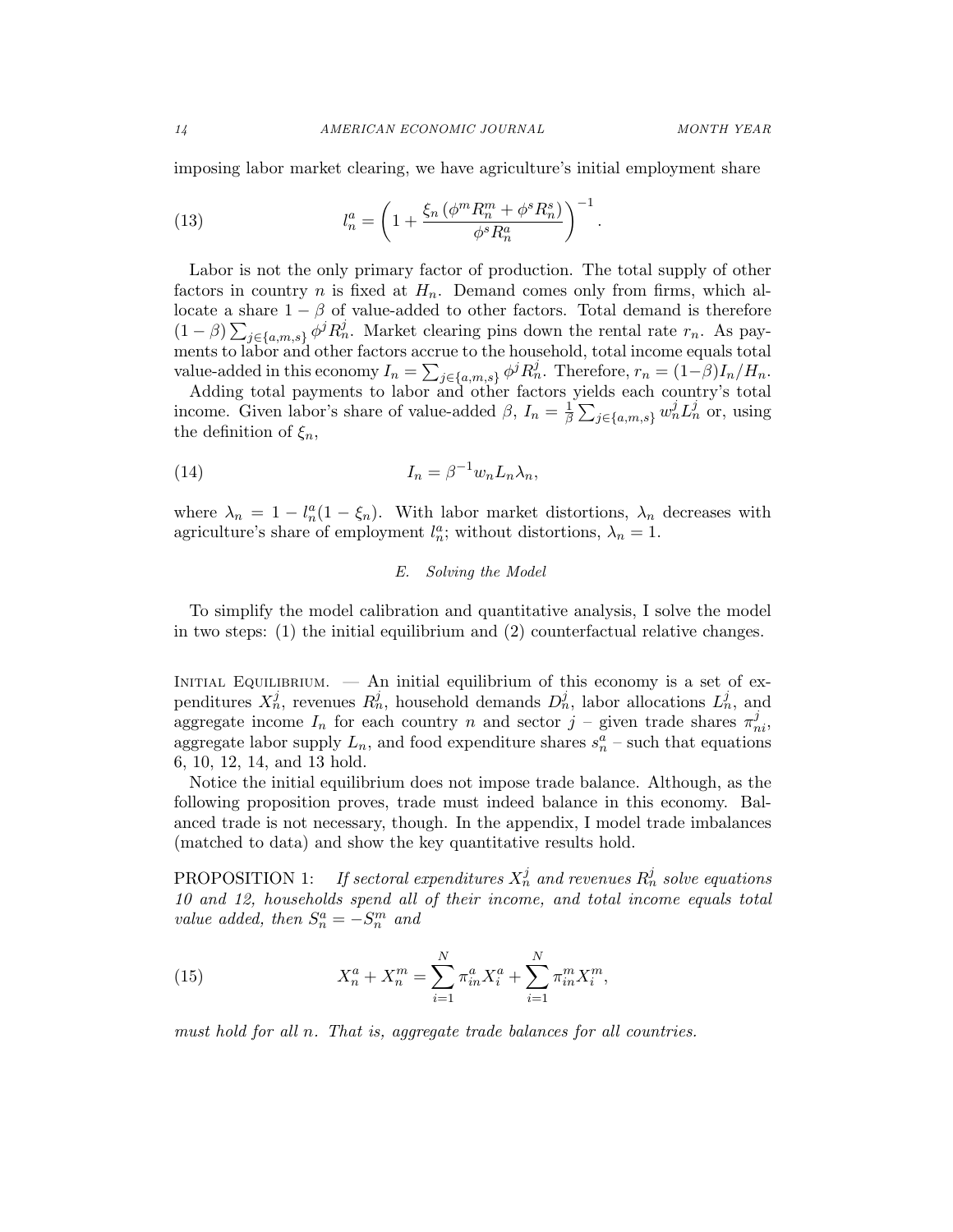## Proof: See appendix.

Counterfactual Relative Changes. — Denote the ratio of counterfactual to initial values  $\hat{x} \equiv x'/x$ . An equilibrium response for each country *n* and sector j to exogenous changes in trade costs  $\hat{\tau}_{ni}^j$  and/or labor market distortions  $\hat{\xi}_n$  is a set of new expenditures  $X_n^j$  $\sum_{n=1}^{\infty} R_n^j$  $\sum_{n=1}^{\infty}$  demands  $D_n^j$ 0 , and trade shares  $\pi_n^j$ ni along with relative changes in labor allocations  $\hat{l}_n^j$ , prices  $\hat{P}_n^j$ , and income  $\hat{l}_n$ – given initial trade shares  $\pi_{ni}^j$ , labor allocations  $l_n^j$ , and food expenditure shares  $s_n^a$  – such that the following hold.

From the definition of  $r_n$  and  $I_n$ , we have  $\hat{r}_n = \hat{I}_n = \hat{w}_n \hat{\lambda}_n$ , where

(16) 
$$
\hat{\lambda}_n = \frac{1 - l_n^{a'} (1 - \xi'_n)}{1 - l_n^{a} (1 - \xi_n)}.
$$

Equations 7 through 9 give changes in costs and prices

(17) 
$$
\hat{c}_n^j = \left[ \hat{w}_n^j \hat{\lambda}_n^{1-\beta} \right]^{\phi^j} \left[ \prod_{k \in \{a,m,s\}} \left( \hat{P}_n^k \right)^{\gamma^{jk}} \right]^{1-\phi^j},
$$

(18) 
$$
\hat{P}_n^j = \left[ \sum_{i=1}^{N+1} \pi_{ni}^j \left( \hat{\tau}_{ni}^j \hat{c}_i \right)^{-\theta^j} \right]^{-1/\theta^j},
$$

and new trade shares,

(19) 
$$
\pi_{ni}^{j'} = \frac{\pi_{ni}^{j} (\hat{\tau}_{ni}^{j} \hat{c}_{i}^{j})^{-\theta^{j}}}{\sum_{k=1}^{N+1} \pi_{nk}^{j} (\hat{\tau}_{nk}^{j} \hat{c}_{k})^{-\theta^{j}}}.
$$

With these, equations 10 and 12 give new revenue and expenditures

(20) 
$$
R_n^{j'} = \sum_{i=1}^N \pi_{in}^{j'} X_i^{j'},
$$

(21) 
$$
X_n^{j'} = D_n^{j'} + \sum_{k \in \{a,m,s\}} (1 - \phi^k) \gamma^{kj} R_n^{k'},
$$

where new household demands are  $D_n^{a'} = \bar{a} P_n^{a'} + \epsilon^a (I_n' - \bar{a} P_n^{a'})$  for agriculture and  $D_n^j$  $\mathcal{O}' = \epsilon^j (I'_n - \bar{a} P_n^{a'})$  for manufacturing and services.

In this form, the household demands are not useful, since  $P_n^{a'}$  and  $\bar{a}$  are not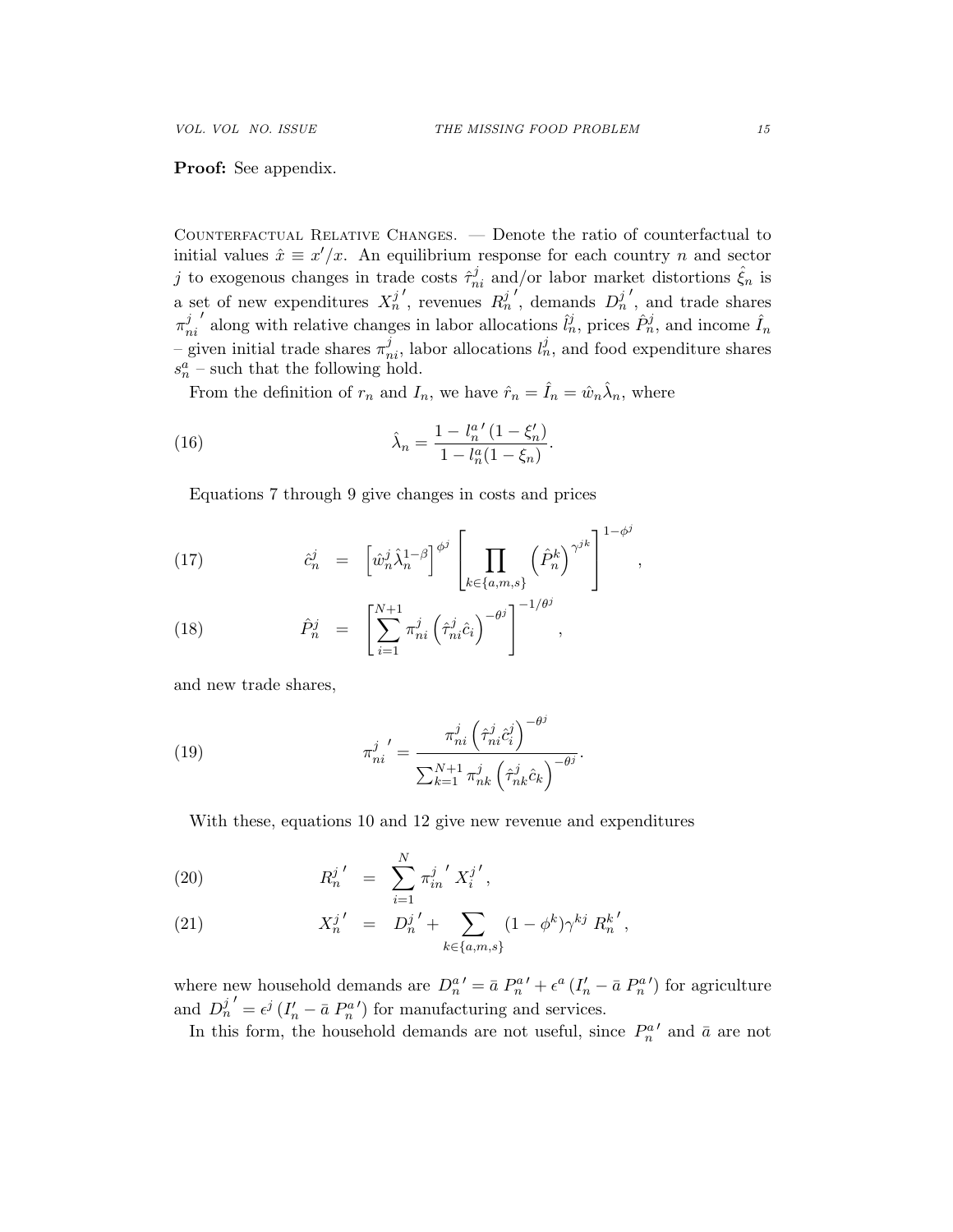known. Given  $s_n^a$  from before,  $P_n^{a}{}' \bar{a} = \left(\frac{s_n^a - \epsilon^a}{1 - \epsilon^a}\right)$  $\left(\frac{a_n^a - \epsilon^a}{1 - \epsilon^a}\right) I_n \hat{P}_n^a$  and therefore

(22) 
$$
D_n^{j'} = \begin{cases} \left(\frac{s_n^a - \epsilon^a}{1 - \epsilon^a}\right) I_n \hat{P}_n^a + \epsilon^a I_n \left(\hat{I}_n - \left(\frac{s_n^a - \epsilon^a}{1 - \epsilon^a}\right) \hat{P}_n^a\right) & \text{if } j = a\\ \epsilon^j I_n \left(\hat{I}_n - \left(\frac{s_n^a - \epsilon^a}{1 - \epsilon^a}\right) \hat{P}_n^a\right) & \text{if } j \in \{m, s\} \end{cases}
$$

Finally, new labor allocations are  $L_n^j$  $\hat{U} = L_n^j \hat{l}_n^j$ , where  $\hat{l}_n^j = \hat{R}_n^j / \hat{w}_n^j$  and  $\hat{w}_n^a = \hat{\xi}_n \hat{w}_n$ .

With the model solved for relative changes, the next section provides and discusses two powerful propositions for welfare and productivity changes.

## F. Aggregate Welfare and Productivity

Aggregate welfare can be represented in a compact and intuitive way.

PROPOSITION 2: The change in welfare  $\hat{U}_n$  can be decomposed into

(23) 
$$
\hat{U}_n = \underbrace{\hat{w}_n \hat{P}_n^{-1}}_{Real\,Wages} \cdot \underbrace{\hat{\lambda}_n}_{Labor} \cdot \underbrace{\hat{\Gamma}_n}_{Subsistence}
$$

where 
$$
\hat{P}_n = (\hat{P}_n^a)^{\epsilon^a} (\hat{P}_n^m)^{\epsilon^m} (\hat{P}_n^s)^{\epsilon^s}
$$
 and  $\hat{\Gamma}_n = \frac{1-\epsilon^a}{1-s_n^a} (1 - (\frac{s_n^a - \epsilon^a}{1-\epsilon^a}) \frac{\hat{P}_n^a}{\hat{I}_n}).$ 

Proof: See appendix.

This expression warrants discussion. First,  $\hat{w}_n \hat{P}_n^{-1}$  is the standard real-wage effect found in nearly all trade models of this type, from Eaton and Kortum (2002) to Melitz (2003). The welfare gains from trade through this channel result from higher incomes or lower prices. The trade literature typically includes only this channel. This proposition establishes that the gains from trade go beyond changes in real wages and includes two other forces.

The second term,  $\hat{\lambda}_n$ , captures changes in labor allocations and the degree of labor distortions. From equation 14,  $\lambda_n = 1 - l_n^a(1 - \xi_n)$  is the ratio of aggregate to non-agricultural labor productivity, which is generally decreasing in a country's level of development. As labor moves out of agriculture towards higher productivity non-agricultural sectors, aggregate labor productivity grows relative to non-agricultural productivity and  $\hat{\lambda}_n > 1$ . If labor market distortions decline  $(\xi_n)$  increases) then the same effect occurs.

Finally,  $\hat{\Gamma}_n$  captures the non-homothetic effect of changes in food prices and income on welfare. Increases in income or decreases in agricultural prices matter more for households that spend a large fraction of their income on food. Both  $1-\epsilon^a$  $\frac{1-\epsilon^a}{1-s_n^a}$  and  $\frac{s_n^a-\epsilon^a}{1-\epsilon^a}$ spending share for agricultural products  $s_n^a$  is high. As initial food expenditure  $\frac{a_n^2 - \epsilon^{\alpha}}{1 - \epsilon^{\alpha}}$  are larger for poor countries relative to rich countries, since their shares approach the preference weight (as  $s_n^a \to \epsilon^a$ ), the  $\frac{1-\epsilon^a}{1-s_n^a}$  $\frac{1-\epsilon^a}{1-s_n^a}$  approaches one from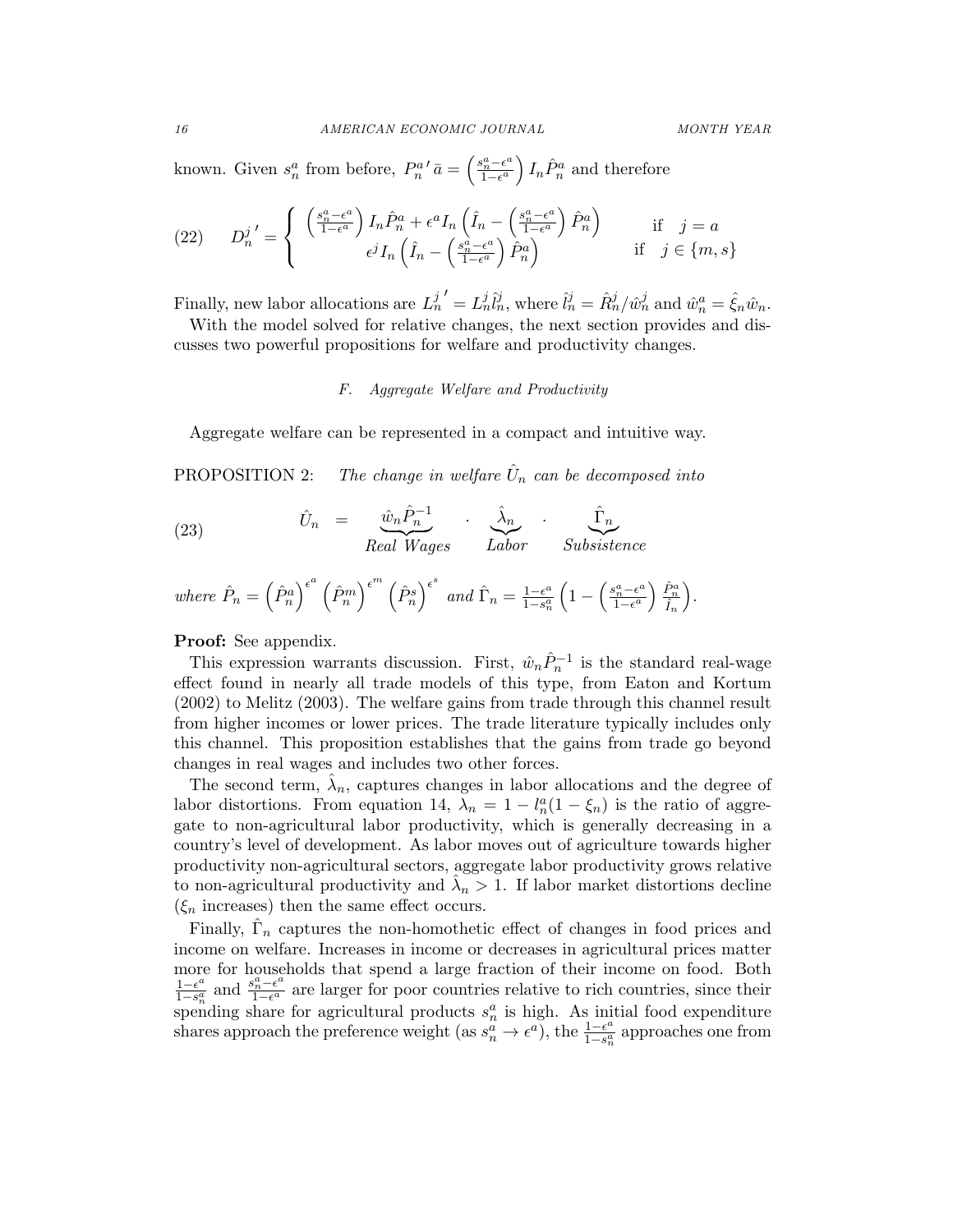above while  $\frac{s_n^a - \epsilon^a}{1 - \epsilon^a}$  $\frac{a_n^2 - \epsilon^{\alpha}}{1 - \epsilon^{\alpha}}$  approaches zero. Changes in income or the price of agricultural goods would then have little effect on  $\hat{\Gamma}_n$ .

This framework nests models with homothetic preferences and no labor distortions between sectors. If labor was perfectly mobile across sectors, then  $\xi_n = 1$ and consequently  $\hat{\lambda}_n = 1$  for all countries. If there was no subsistence food requirement  $(\bar{a}=0)$  then  $s_n^a = \epsilon^a$  and  $\hat{\Gamma}_n = 1$  for all countries. The only remaining source of gains are changes in real wages. In the quantitative exercises, I use equation 23 to cleanly decompose welfare gains. I show distorted labor markets and non-homothetic preferences significantly amplify gains from trade in poor countries.

Aggregate real GDP, and therefore aggregate labor productivity, can also be expressed in relative changes. Proposition 3 shows changes in real GDP depend on sectoral labor productivity changes and on labor reallocation.

PROPOSITION 3: The change in real GDP is

(24) 
$$
\hat{Y}_n = \sum_{j \in \{a,m,s\}} \frac{\hat{w}_n^j}{\hat{P}_n^j} \hat{l}_n^j \omega_n^j,
$$

where the weights  $\omega_n^j = \phi^j R_n^j / \sum_{k \in \{a,m,s\}} \phi^k R_n^k$  are the initial GDP shares and changes in sectoral real wages (and therefore sectoral labor productivity) are

(25) 
$$
\frac{\hat{w}_n^j}{\hat{P}_n^j} = (\hat{\pi}_{nn}^j)^{-\frac{1}{\theta^j \phi^j}} \hat{\lambda}_n^{\beta-1} \left[ \prod_{k \in \{a,m,s\}} \left( \hat{P}_n^k \right)^{\gamma^{jk}} / \hat{P}_n^j \right]^{-\frac{1-\phi^j}{\phi^j}}.
$$

Proof: See appendix.

Proposition 3 provides a clear and intuitive way to determine counterfactual real GDP for each country *n*. If labor allocations do not change  $(\hat{l}_n^j = 0)$  then aggregate GDP changes by the weighted average change in underlying sectoral labor productivity. The weights are the initial GDP shares of each sector  $j$ . Labor reallocation increases aggregate GDP if labor moves towards sectors with larger productivity increases.

Changes in each sector's productivity are expressed by equation 25, which is similar to many Eaton and Kortum (2002) type models and identical to Caliendo and Parro (2012) but for  $\hat{\lambda}_n^{\beta-1}$ . Nonetheless, I will briefly discuss each component. First, as the share of expenditures allocated to domestic firms declines  $(\hat{\pi}_{nn}^j < 1)$ the average productivity of the remaining firms is higher as the lowest productivity firms shut down. The strength of this effect depends on productivity dispersion  $1/\theta^j$  and on the value-added to output ratio  $\phi^j$ . Second, labor reallocation affects productivity through changes in the rental rate of other productive factors, as  $\hat{r}_n = \hat{w}_n \hat{\lambda}_n$ , and exists only if  $\beta < 1$ . Finally, intermediate input prices affect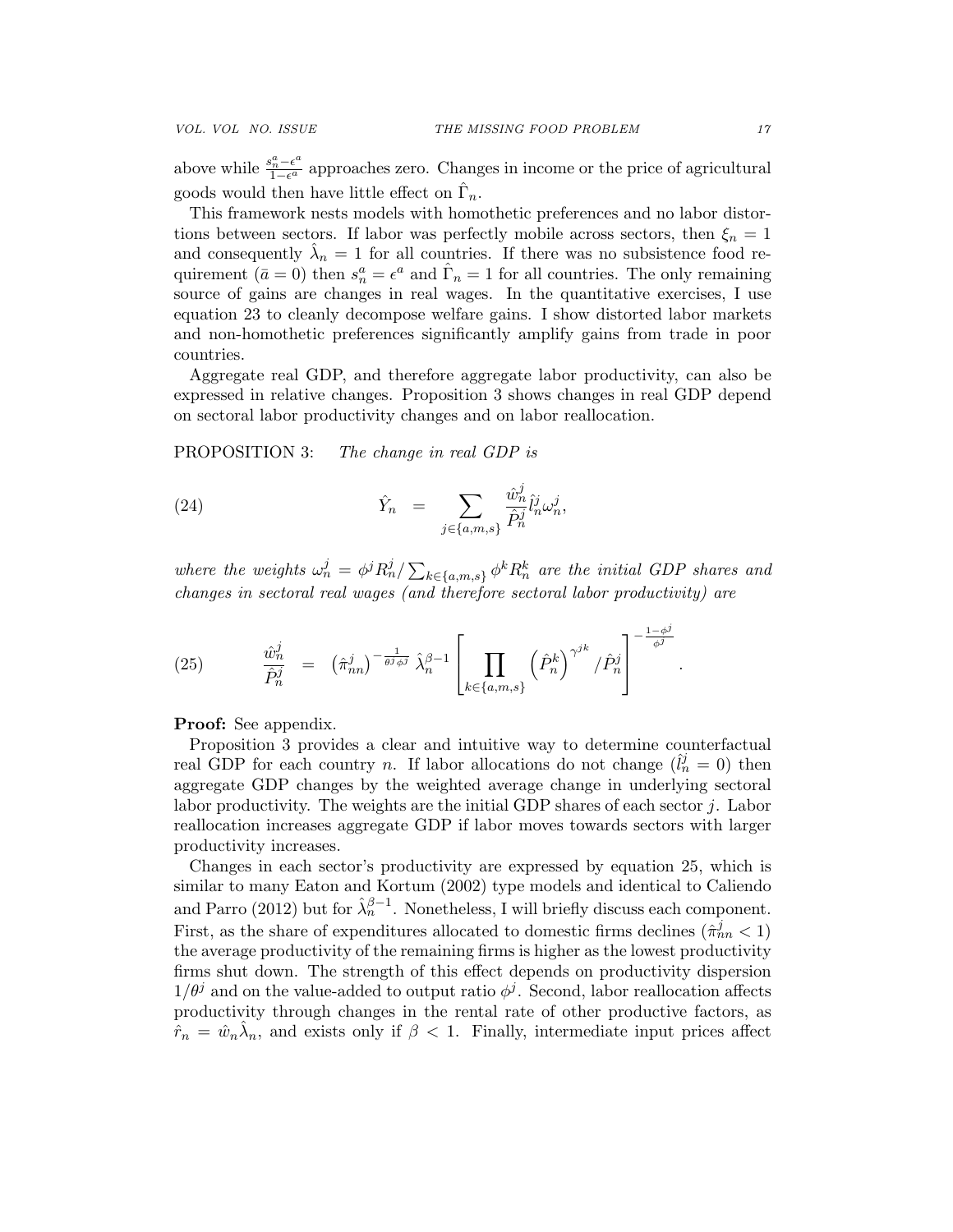| Parameters                             | Description                           | ' Sources<br>Values    |
|----------------------------------------|---------------------------------------|------------------------|
| $\{\epsilon^a,\epsilon^m,\epsilon^s\}$ | Preference Weights                    | $\{0.01, 0.24, 0.75\}$ |
| $\{\theta^a, \theta^m\}$               | Elasticities of Trade                 | $\{4.06, 4.63\}$       |
| $\beta, \phi^j, \gamma^{jk}$           | <b>Production Function Parameters</b> | See Table 2            |
| $\xi_n$                                | Relative Ag Value-Added per Worker    | From WDI and FAO       |
| $L_n$                                  | Total Employment                      | From PWT 8.0           |
|                                        | Food Budget Share                     | From ICP 2005          |
| $s_n^a\\ \pi_{ni}^j$                   | Bilateral Trade Shares                | See Section I.B        |

Table 1—: Calibrated Model Parameters

Note: Lists model parameters that are calibrated from 2005 data or from common values in the literature. To estimate the elasticities of trade  $\{\theta^a, \theta^m\}$  I the Caliendo and Parro (2012) method and provide details in section III.C and the appendix. Value-added per worker in agriculture relative to non-agriculture uses sectoral GDP data from the World Development Indicators and employment shares from the UN Food and Agricultural Organization, see section III.B for details.

productivity through changes in inputs used per worker. If intermediate input prices decline more than sector  $j$ 's output price, then labor productivity rises. If intermediate inputs come only from a sector's own output  $(\gamma^{jk} = 1 \text{ if } j = k)$ and 0 otherwise) then the final term of equation 25 is always one. Inter-sectoral linkages will play an important role in the quantitative analysis.

#### III. Model Calibration

Solving for relative changes allows for a simple and empirically reasonable calibration. Productivity parameters  $T_n^j$ , endowment of other factors  $H_n$ , subsistence consumption  $\bar{a}$ , and within-sector elasticities of substitution  $\sigma^j$  are not required. The remaining parameters are household preference weights  $\{\epsilon^a, \epsilon^m, \epsilon^s\}$ , production function parameters  $\{\beta, \phi^j, \gamma^{jk}\},$  elasticities of trade  $\{\theta^a, \theta^m\},$  labor market distortions  $\xi_n$ , total employment  $L_n$ , and initial values for trade shares  $\pi_{ni}^j$  and agricultural consumption's share of income  $s_n^a$ . Each is listed in Table 1.

Many of these parameters map in a clear way to observable data. I use trade shares  $\pi_{ni}^j$  from section I.B, employment  $L_n$  from the Penn World Table (version 8.0), and agricultural consumption's share of income  $s_n^a$  from the World Bank's International Comparison Program 2005 Final Tables. All data is for 2005. Household preference parameters  $\{\epsilon^a, \epsilon^m, \epsilon^s\}$  determine sectoral spending shares as countries grow rich. That is, as income grows sufficiently large and subsistence food requirements become negligible,  $\epsilon^s$  of household spending is allocated to services,  $\epsilon^m$  to manufacturing, and  $\epsilon^a$  to agriculture. I set  $\epsilon_a = 0.01$ ,  $\epsilon_m = 0.24$ , and  $\epsilon_s = 0.75$  to match common values in the literature, for example, Caselli and Coleman (2001).<sup>4</sup>

<sup>4</sup>Using slightly more general preferences that incorporate a service-sector non-homotheticity term, Herrendorf, Rogerson and Valentinyi (2013) estimate  $\epsilon^a = 0.02$ ,  $\epsilon^m = 0.15$ , and  $\epsilon^s = 0.83$ . In the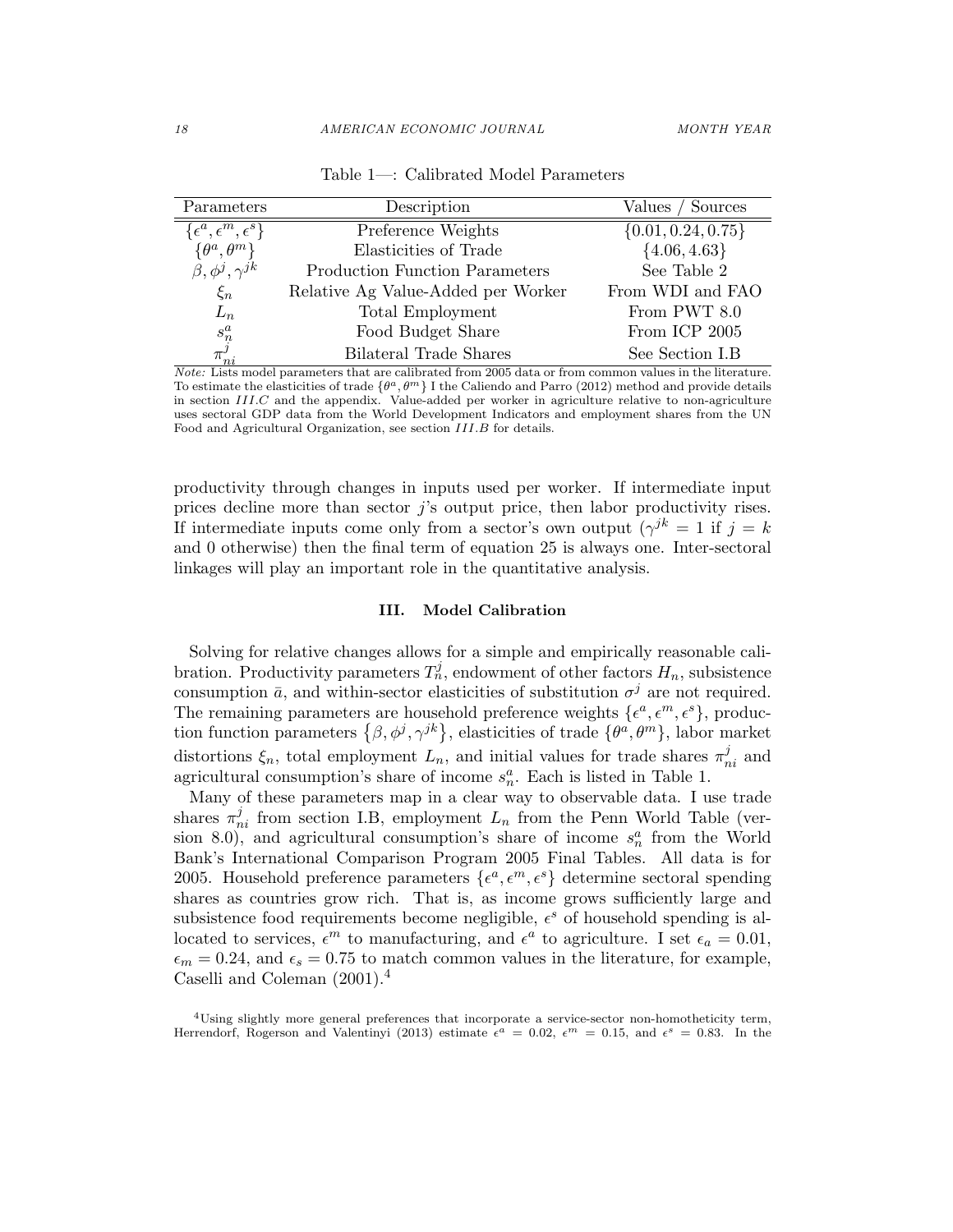|                                             |             | Sector $j$    |          |
|---------------------------------------------|-------------|---------------|----------|
| Parameters                                  | Agriculture | Manufacturing | Services |
| Labor's Share of Value Added $\beta$        | 0.65        | 0.65          | 0.65     |
| Value Added Share of Output $\phi^j$        | 0.50        | 0.35          | 0.59     |
| Agricultural Input's Share<br>$\gamma^{ja}$ | 0.31        | 0.06          | 0.01     |
| $\gamma^{jm}$<br>Manufactured Input's Share | 0.39        | 0.61          | 0.24     |
| $\gamma J^s$<br>Services Input's Share      | 0.30        | 0.33          | 0.75     |

Table 2—: Production Function Parameters

Note: Displays the production-weighted average share of labor in value-added, value-added in output, and the intermediate inputs sources for three broad sectors from the OECD STAN Input-Output (Total) tables for mid-2000s. Industries are classified by ISIC Revision 3, with Agriculture as 01-09, Manufacturing as 15-39, and Services as 40-95. Further details are described in the appendix.

The remaining parameters require more detailed discussion. Production function parameters  $\{\beta, \phi^j, \gamma^{jk}\}\$  and labor market distortions  $\xi_n$  also map to observable data and I calibrate these parameters next in sections III.A and III.B. Finally, in section III.C, I calibrate the cost-elasticities of trade for agriculture and manufacturing  $\{\theta^a, \theta^m\}$ . There is a large literature estimating trade elasticities for manufactured goods but few estimates for agriculture. I review existing estimates and apply the recent method of Caliendo and Parro (2012) to directly estimate  $\{\theta^a, \theta^m\}.$ 

#### A. Production Function Parameters

To calibrate each sector's production function parameters  $(\beta, \phi^j, \gamma^{jk})$  for all  $j, k \in \{a, m, s\}$  I use data from the Input-Output tables in the OECD Structural Analysis Database. Countries included in the database are typically rich but there are also data for poor and middle-income countries, including India, China, Turkey, South Africa, and Mexico. Output, value-added, labor compensation, and intermediate input spending are available for two-digit industries. I aggregate each into agriculture, manufacturing, and services. Details are in the appendix.

Overall, intermediate input shares  $\gamma^{jk}$  and value-added to output ratios  $\phi^j$  vary across sectors but not across countries. Labor's share of value-added is common not only across countries but also across sectors.<sup>5</sup> This latter observation is consistent with much evidence. Consider measures of input use compiled by Fuglie (2010). Aggregating various studies, he finds a worldwide average agricultural labor inputs relative to gross output of 0.35. The share of land and structures is 0.21, suggesting labor's share of value-added of 0.63. His evidence also suggests little variation across countries. More broadly, Gollin (2002) finds little variation in labor's aggregate share of value-added across countries. Since a country's

appendix, I demonstrate the quantitative exercises are robust to these alternative values.

<sup>&</sup>lt;sup>5</sup>Apportioning operating surpluses to labor is a complication I describe in the appendix.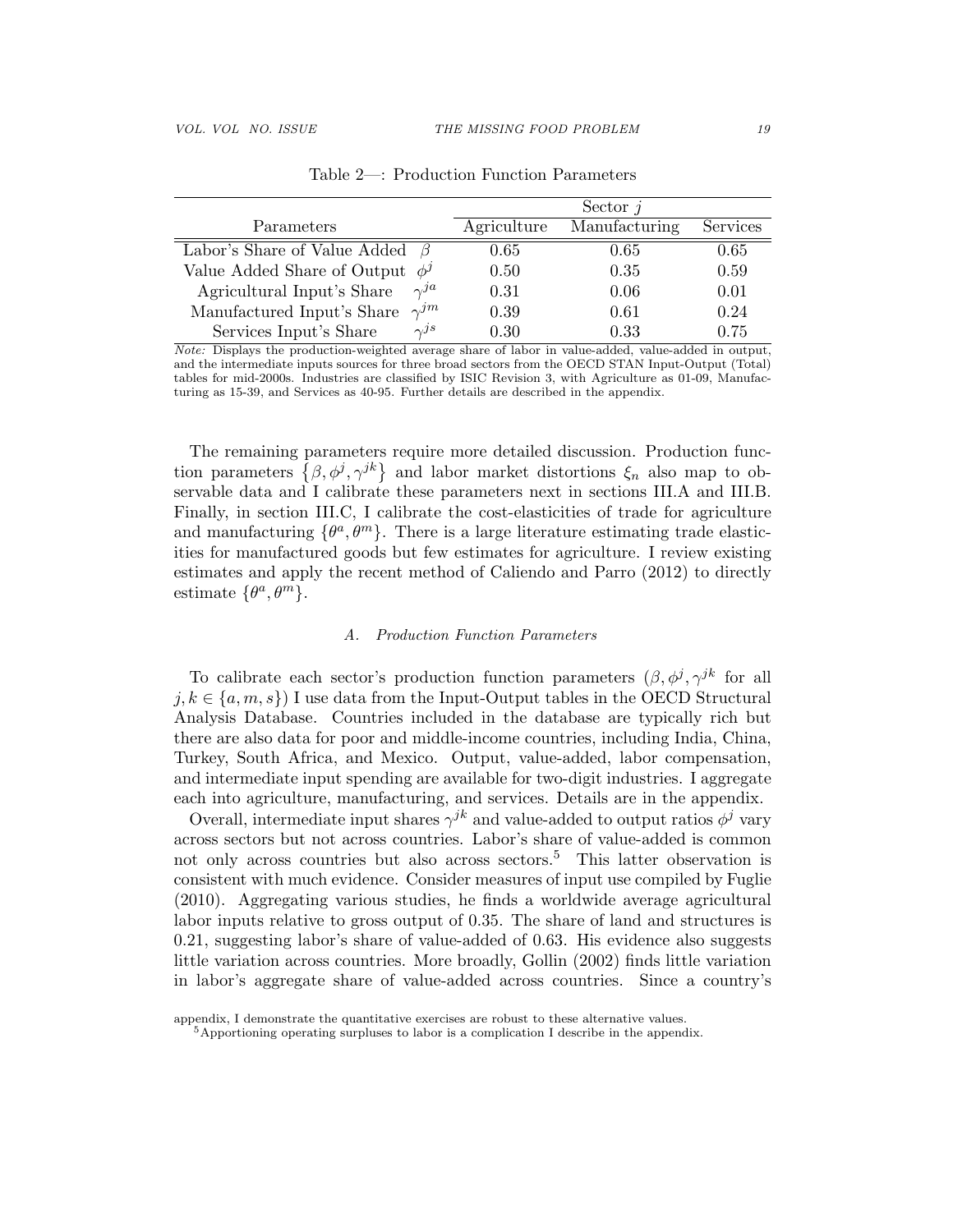

Figure 5. : Agriculture's Share of GDP and Employment, by Country

Note: Displays agriculture's share of GDP (left) and employment (middle). The World Bank's World Development Indicators is the principle source of data on agriculture's share of GDP. The FAO provides data on agriculture's share of employment and is augmented where necessary with data from the WDI. Details are in the appendix. Combined, these shares measure value-added per worker in agriculture relative to non-agriculture (right).

employment share in agriculture does vary with income, labor's share of value added across sectors must be close to equal. Gollin, Lagakos and Waugh (2014) review more evidence on this point.

I report the output-weighted average values in Table 2. The importance of intermediate inputs varies across sectors. The value-added to gross output ratio in services is nearly double that in manufacturing and roughly 50 percent in agriculture. The source of intermediates also varies substantially across sectors. Agriculture demands inputs from the three sectors in roughly even proportion. Manufacturing and services use almost no agricultural inputs and rely largely on own-sector inputs. The shares are fairly uniform across different levels of development. I plot each country's shares against per-capita GDP in the appendix.

#### B. Labor Market Distortions

Labor's value-added share is equal across sectors. If labor can freely move between sectors, value-added per worker will equalize across sectors; if labor cannot, it may differ. Relative agricultural wages in the model are  $\xi_n = \frac{\phi^a R_n^a / L_n^a}{(I_n - \phi^a R_n^a)/(L_n - L_n^a)}$ . I set them to match relative value-added per worker in data.

Figure 5 plots data on sectoral value-added and employment shares from the World Development Indicators and FAO. There are stark differences in valueadded and employment shares in poor countries. The difference between employment and GDP shares for agriculture is strongly decreasing with a country's level of development. This fact is a well-known and systematic pattern (Herrendorf, Rogerson and Valentinyi, 2013). Among the poorest countries, the agricultural employment share is 0.8 while the GDP share is 0.4; the implication:  $\xi_n = (0.4/0.6)/(0.2/0.8) \approx 0.17$ . I plot the implied labor distortion for all countries in the right panel of Figure 5.

Gollin, Lagakos and Waugh (2014) construct the inverse of  $\xi_n$  using an identical approach. They go much further to demonstrate these labor productivity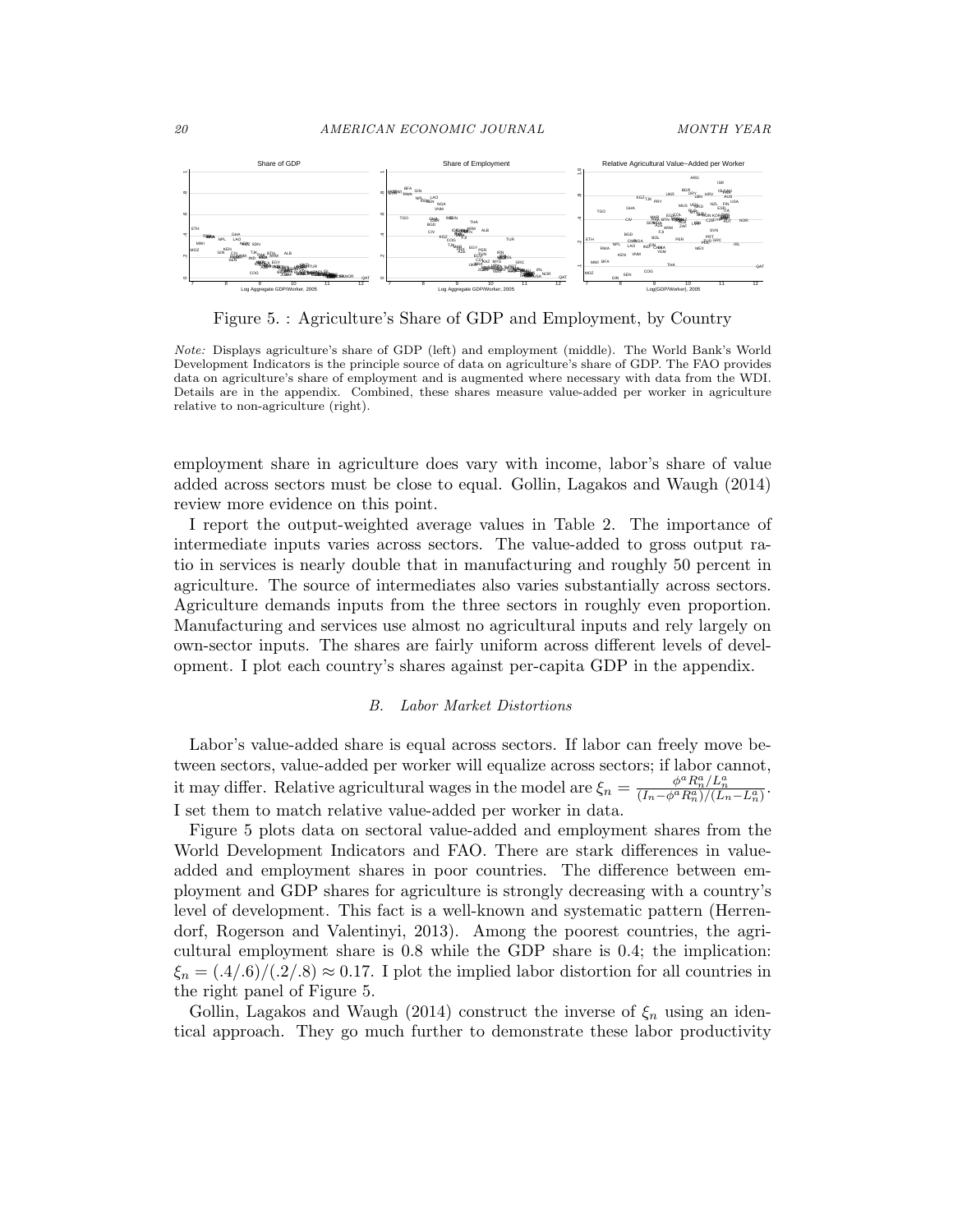

Figure 6. : Agriculture's Share of Employment, Model vs Data

Note: Displays agriculture's share of employment under various model assumptions. First, the baseline model displays the fit for the baseline model that includes labor distortions and non-homothetic preferences. Next, without labor distortions  $(\xi_n = 1$  for all n) the share of employment in agriculture is systematically underestimated for poor countries.

differences are robust. They use multiple sources and data (both macro and micro) for a variety of countries and find consistently larger gaps in developing countries. Differences in hours worked, human-capital, or alternative measures of value-added by sector cannot fully account for these large gaps. They find weak evidence of geographic and institutional factors may be important. Whatever the underlying source of the labor productivity differences, I take its magnitude as given and exogenously vary it in the quantitative exercises to come.

Why are labor market frictions important? After all, given trade shares  $(\pi_{ni}^j)$ and household spending shares  $(s_n^a)$  from data, the initial equilibrium income and sectoral expenditures do not depend on  $\xi_n$ . Without frictions, though, the model implies highly counterfactual labor allocations. From equation 13, sectoral GDP shares equal employment shares if labor markets are flexible  $(\xi_n = 1)$  but in data value-added shares are roughly half of employment shares in poor countries (recall Figure 5). Using initial equilibrium revenues, I use equation 13 to plot in Figure 6 the implied agricultural employment share when  $\xi_n = 1$  and when  $\xi_n$  is calibrated to match relative value-added per worker data. Despite not explicitly targeting employment shares, the calibrated model closely matches data while the model without labor frictions systematically underestimates agriculture's employment share in poor countries.

## C. Elasticities of Trade for Agriculture and Manufacturing

The parameter  $\theta^j$  governs productivity dispersion and therefore determines how sensitive trade flows are to trade costs (higher  $\theta$  implies a lower cost-elasticity of trade flows). Many estimates exist for  $\theta^m$ . For instance, using plant-level data, Bernard et al. (2003) find  $\theta = 3.6$ . Another approach is to estimate productivity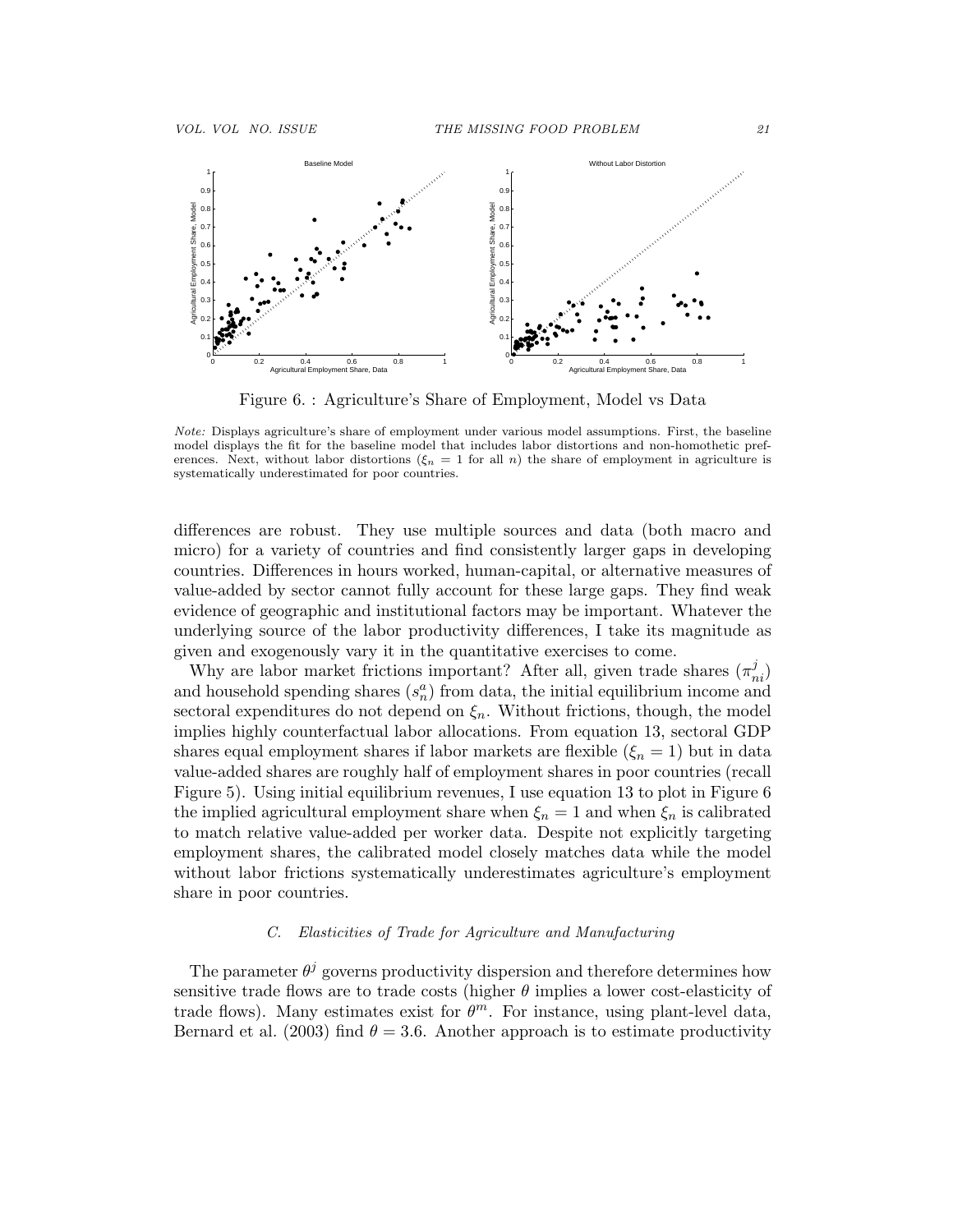|                                 | Manufacturing |           | Agriculture |
|---------------------------------|---------------|-----------|-------------|
|                                 | Parro Set     | Top 10    | Top 10      |
| Elasticity Estimate, $\theta^j$ | $5.27***$     | $4.63***$ | $4.06***$   |
|                                 | [0.315]       | [1.267]   | [0.512]     |
| Countries                       | 18            | 10        | 10          |
| Observations                    | 5814          | 990       | 990         |
| $\,R^2$                         | 0.07          | 0.03      | 0.05        |

Table 3—: Trade Elasticities, Agriculture and Manufacturing, 2005

Note: Displays results of regression equation 26 to estimate the elasticity of trade by sector. The "Parro Set" of countries is provided for comparison to Parro (2013), who uses this method for 1990 and finds  $\theta^m \in [4.6, 5.2]$ . Standard errors in parentheses. \*\*\* p<0.01, \*\* p<0.05, \* p<0.1.

dispersion from price and trade flows. Eaton and Kortum (2002) and Waugh (2010) use this approach and find values of 8.28 and 5.5, respectively. More recently, Simonovska and Waugh (2014) relax some assumptions and correct bias in the estimation and find a value closer to 4.

For agriculture, there are far fewer estimates. For colonial India, Donaldson (2012) finds  $\theta^a = 3.8$  across 17 commodities. Using tariffs and trade flows between Canada, the United States, and Mexico, Caliendo and Parro (2012) estimate  $\theta$  for many product categories, averaging  $\theta^a = 8.11$  and  $\theta^m = 8.22$ . Given the scarcity of estimates for agriculture, I apply their method to global trade and tariffs. I provide details in the appendix, but the core of the method is straightforward.

Consider overall trade costs  $\tau_{ni}^j$  as a composite of importer-specific costs  $\mu_n^j$ , such as border delays or other non-tariff barriers; exporter-specific costs  $\delta_i^j$  $i^j$ , which Waugh (2010) finds particularly important for developing countries; symmetric bilateral trade costs  $\nu_{ni}^j$  that inhibit trade between two countries in a similar way, such as distance, language, regional trade agreements, and so on; and, finally, asymmetric bilateral trade costs  $t_{ni}^j$  that may be different for trade from country i to n than from n to i. In summary, suppose trade costs are  $\ln \tau_{ni}^j = \ln t_{ni}^j +$  $\nu_{ni}^{j} + \mu_{n}^{j} + \delta_{i}^{j} + \epsilon_{ni}^{j}$ .

With these trade costs, manipulating equation 8 yields

(26) 
$$
\ln\left(\frac{\pi_{ni}^j}{\pi_{in}^j}\frac{\pi_{ih}^j}{\pi_{hi}^j}\frac{\pi_{hn}^j}{\pi_{nh}^j}\right) = -\theta^j \ln\left(\frac{t_{ni}^j}{t_{in}^j}\frac{t_{ih}^j}{t_{hi}^j}\frac{t_{in}^j}{t_{nh}^j}\right) + \varepsilon_{ni}^j,
$$

where  $\varepsilon_{ni}^j = -\theta^j\left(\epsilon_{ni}^j-\epsilon_{in}^j+\epsilon_{hi}^j-\epsilon_{hi}^j+\epsilon_{nh}^j-\epsilon_{hn}^j\right)$ . Since tariffs are an important component of asymmetric bilateral trade costs, consider those as a proxy for  $t_{ni}^j$ . If other factors affecting trade flows  $\varepsilon_{ni}^j$  are unrelated to tariffs between countries, then this expression can be used to estimate  $\theta^{j}$ .

To implement this approach, complete trade and tariff data on all country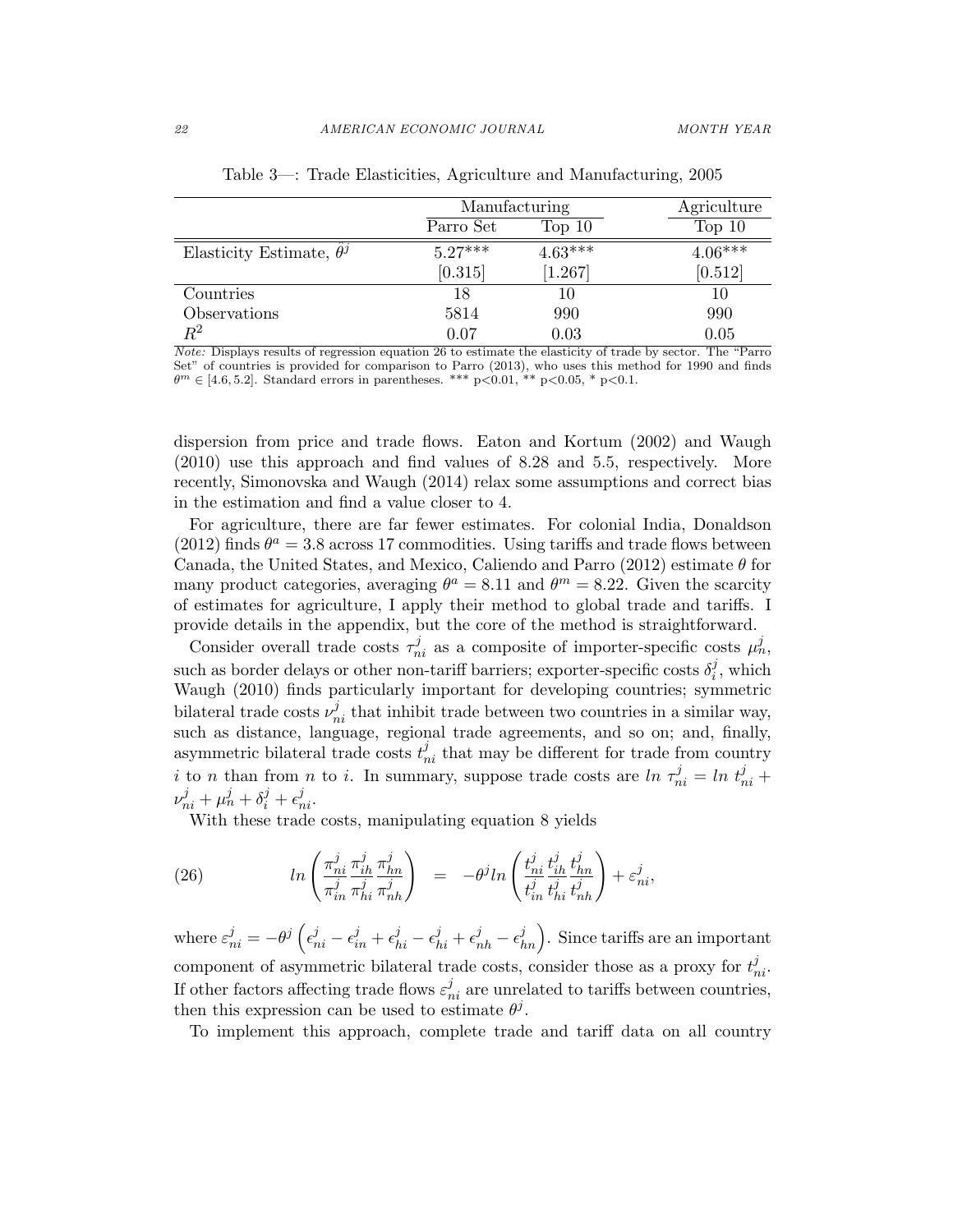triples  $(i, n, h)$  are required. My estimates for both sectors in 2005 use the biggest ten trading countries for which I have complete tariff and trade data. The resulting estimates, displayed in Table 3, are largely consistent with other estimates in the literature. I begin, though, with a direct comparison to Parro (2013), who finds  $\theta = 4.6$  for capital goods and  $\theta = 5.2$  for other manufactured goods in 1990. Using the same countries as in his paper, I find a similar elasticity of  $\theta^m = 5.27$ . For the big-10 countries, I find  $\theta^m = 4.63$  for manufacturing and a slightly smaller elasticity of  $\theta^a = 4.06$  for agriculture. Based on these results, I set  $\theta^m = 4.63$ and  $\theta^a = 4.06$ . In the appendix, I provide further details behind these estimates, which countries are included, and how tariffs are constructed. I also show the quantitative results are robust to alternative (higher) values for  $\theta^j$ .

#### IV. Quantitative Analysis

With the calibrated model, I estimate the contribution of labor market distortions and international trade costs to cross-country productivity differences. I begin with labor market distortions, explicitly contrasting their productivity effects in both an open- and a closed-economy. I go on to examine the direct contributions of trade costs to productivity differences, with and without distorted labor markets.

#### A. Domestic Labor Market Distortions

Is an open-economy model important to investigate the effects of domestic labor distortions on productivity? It turns out the answer is yes. Trade amplifies the negative effect of labor distortions on aggregate productivity. The intuition is simple. Eliminating labor distortions makes domestically produced food more expensive (by increasing agricultural wages). Without trade, minimum food requirements necessitate sufficient labor be allocated to agricultural production domestically. With trade, food can be imported and more labor allocated to non-agricultural production. In addition, food imports substitute for low productivity domestic producers. Increased imports will then increase agricultural productivity by more than would be the case without trade.

To quantify these effects, I simulate the model with  $\hat{\xi}_n = \xi_n^{-1}$ . I repeat the experiment with autarky, which corresponds to an initial equilibrium with  $\pi_{ni}^j = 0$ for  $n \neq i$  and  $\pi_{nn}^j = 1$ . The results of this experiment for the poorest 10 percent of countries are in Table 4. In autarky, eliminating labor distortions increases aggregate productivity among poor countries by roughly 50 percent. With trade, the change is closer to 70 percent as labor moves off the farm. Agriculture's share of employment declines by over fifty percentage points. In terms of welfare gains, lower labor distortions have a negative real wage effect. This offsets a large welfare gain from an improved labor allocation. The subsistence effects matter little here. Overall, a closed-economy framework underestimates the welfare and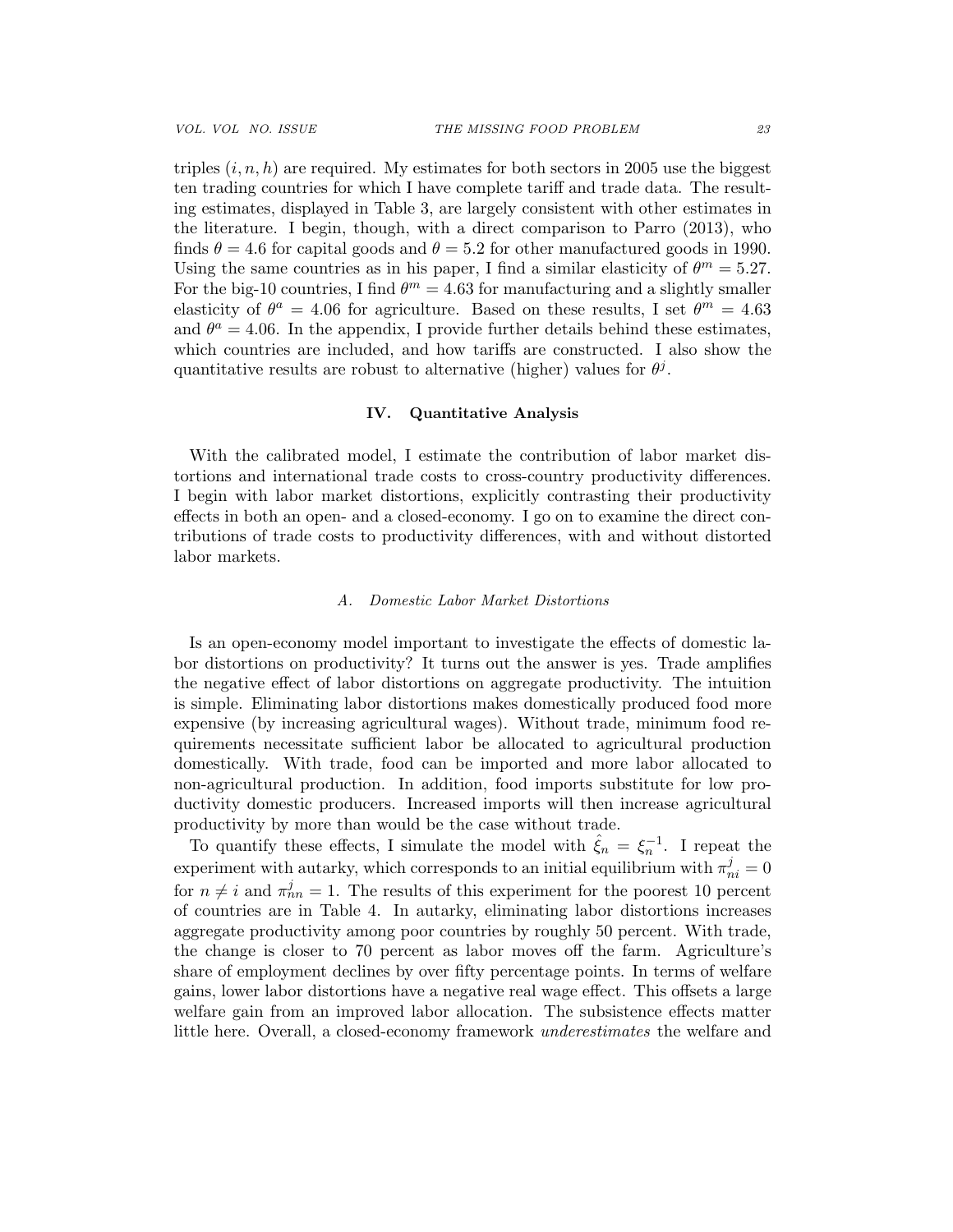|                                              |                |            | No Inter-Sectoral Linkages |                  |  |
|----------------------------------------------|----------------|------------|----------------------------|------------------|--|
|                                              | Baseline Model |            |                            | or Other Factors |  |
|                                              | Autarky        | With Trade | Autarky                    | With Trade       |  |
| Change in Welfare $(\%)$                     |                |            |                            |                  |  |
| Total Welfare                                | 49.82          | 70.72      | 4.63                       | 181.39           |  |
| Real Wage Effect                             | $-27.74$       | $-34.45$   | $-1.89$                    | $-9.64$          |  |
| Labor Market Effect                          | 132.87         | 167.12     | 204.84                     | 236.15           |  |
| Subsistence Effect                           | $-10.97$       | $-2.50$    | $-65.01$                   | $-7.36$          |  |
| Change in Productivity $(\%)$                |                |            |                            |                  |  |
| Aggregate                                    | 49.07          | 65.46      | 3.90                       | 190.73           |  |
| Agricultural                                 | 143.69         | 150.16     | 0.00                       | 112.14           |  |
| Manufacturing                                | $-28.86$       | $-40.54$   | 0.00                       | $-29.50$         |  |
| Services                                     | $-26.01$       | $-30.72$   | 0.00                       | 0.00             |  |
| Change in Employment and Trade Shares (p.p.) |                |            |                            |                  |  |
| Ag Employment                                | $-38.42$       | $-53.17$   | $-1.28$                    | $-67.26$         |  |
| Ag Home Trade                                |                | $-24.20$   |                            | $-57.49$         |  |
| Mfg Home Trade                               |                | 19.03      |                            | 31.52            |  |

Table 4—: Eliminating Labor Market Distortions in Poor Countries

Note: Displays the average effects among the poorest-10 percent of countries from eliminating domestic labor market distortions in those countries. Results are displayed with and without trade. "Autarky" requires  $\pi_{ni}^j = 0$  for  $n \neq i$  and  $\pi_{nn}^j = 1$  for all n. "With Trade" is the baseline model where  $\pi_{ni}^j$  is data. In the last two columns, labor's share of value-added is set to one and the matrix of intermediate input shares  $\gamma$  equals the identity matrix  $(\gamma^{jk} = 1 \text{ if } j = k \text{ and } 0$ otherwise). Trade costs do not change in any of these experiments, so  $\hat{\tau}_{ni}^j = 1$  for all  $n, i$  and j.

productivity costs of labor distortions – which are over 40 percent higher with trade than in autarky.

There are also substantial productivity changes within sectors. Agricultural labor productivity increases 150 percent when trade is possible. This results from two effects: (1) a smaller home-share of expenditures (which declines nearly 25 percentage points); and (2) substituting other inputs for labor. Neither effect should be surprising. Labor distortions lower agricultural wages, inducing firms to choose more of other inputs relative to labor. In non-agricultural sectors, productivity declines as labor becomes relatively cheaper and more expenditures are allocated to domestic producers.

These results critically depend on inter-sectoral linkages and other factors of production. Without other factors, the allocation of labor between sectors has no effect on sectoral labor productivity. The only source of within-sector productivity change is trade – through Ricardian selection. The last two columns of Table 4 repeat the experiment when labor's share of value-added is one ( $\beta = 1$ ) and when there are no inter-sectoral linkages ( $\gamma^{jk} = 1$  when  $j = k$  and 0 otherwise). When trade is possible, labor distortions have significant aggregate productivity effects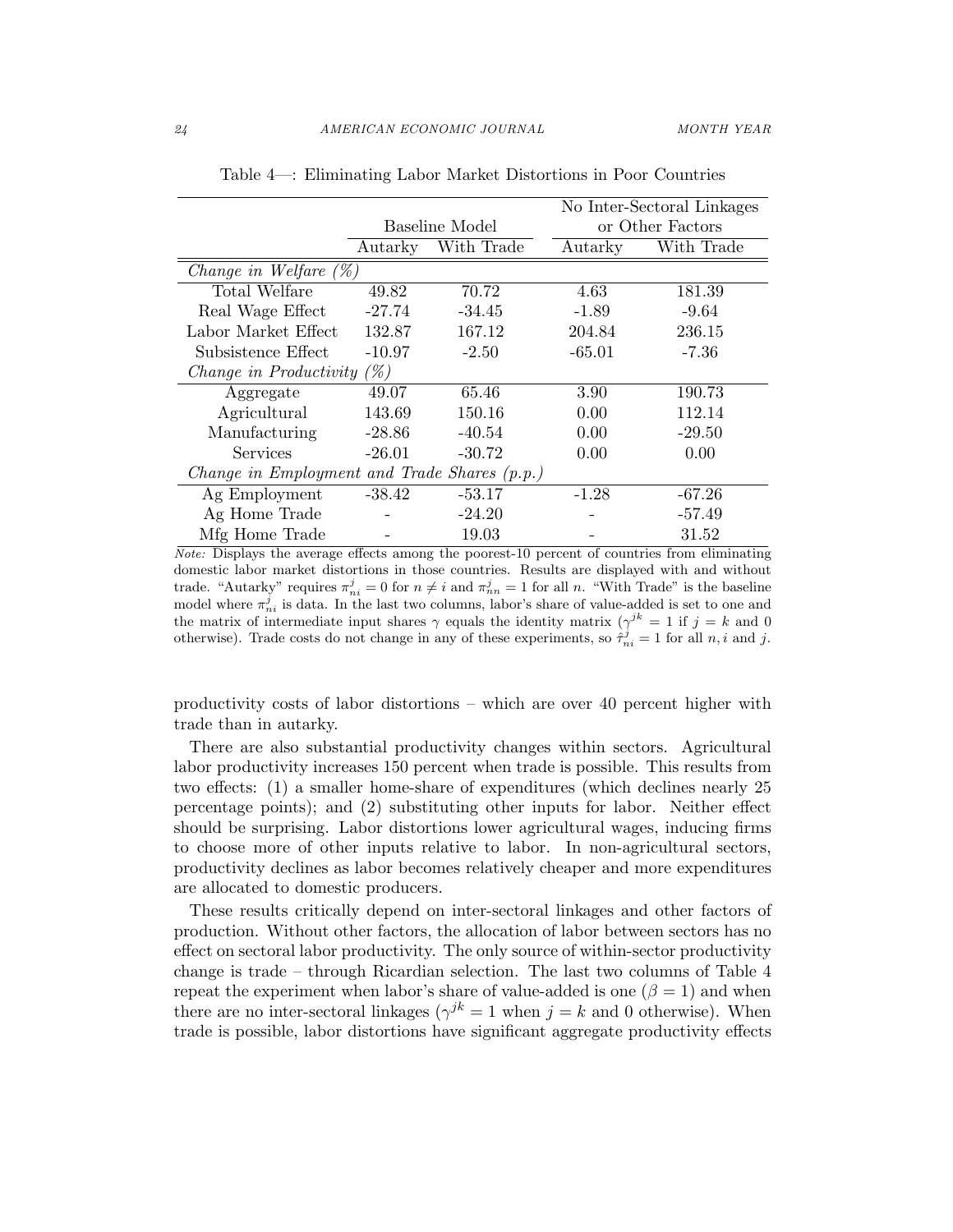while in autarky the effects are negligible. Viewed another way, inter-sectoral linkages and other factors of production magnify the costs of labor distortions in autarky and mitigate their costs in an open-economy.<sup>6</sup>

Consider first the case of autarky. Without other factors, employment in agriculture is required to meet subsistence when imports are unavailable. So, labor distortions do little as their removal would not lead to fewer agricultural workers. With other factors, labor can move off the farm without agricultural production declining. So, labor distortions affect agricultural employment and productivity. Consider next the case of trade. Imports substitute for domestic production, so labor distortions increase agricultural employment and lower productivity. This is true even without other factors. With other factors, however, productivity in non-tradables depends on the allocation of employment. Labor distortions increase agricultural employment and therefore increase non-tradables productivity, mitigating the costs of labor distortions.

In the next section, I hold labor market distortions fixed and estimate the direct effect of trade costs on cross-country productivity differences.

## B. Trade Costs in Agriculture and Manufacturing

Do trade barriers contribute to cross-country agricultural and aggregate productivity differences? By how much? To answer these questions, I simulate a complete elimination of trade costs in both agriculture and manufacturing, holding labor distortions fixed at their initial level. Specifically, I simulate the model with  $\hat{\tau}_{ni}^j = 1/\tau_{ni}^j$ , where  $\tau_{ni}^j$  are the barriers measured in section I.B. This abstracts from changes in the number of trade partners (an extensive margin), only allowing trade flow changes between country-pairs that actually trade in the data. For country-pairs that do not trade, trade costs will not change in this simulation, as  $\tau_{ni}^{j} = \infty$ .<sup>7</sup> The results of this exercise are in Table 5, with countries grouped by aggregate GDP/worker. Trade costs affect poor countries significantly more than rich countries. I discuss welfare and productivity changes separately.

Welfare. — Welfare gains strongly decreases with a country's level of development, as evidenced by the first row of the table. The poorest 10 percent of countries see welfare increase by more than 113 percent, compared to only 7 percent for the richest 10 percent of countries. To understand these gains, I decompose welfare changes into the three component parts of equation 23. Real wages for poor countries increase by 50 percent, accounting for half of overall gains. Non-homothetic preference also significantly increase welfare gains by 50

 $6$ Swiecki (2013) does not incorporate other factors or inter-sectoral linkages. He finds large differences between open- and closed-economy models, as I do in the last two columns of Table 4. Restuccia, Yang and Zhu (2008) incorporate limited inter-sectoral linkages and has non-labor agricultural inputs, which is why even with a closed-economy model they found labor distortions matter for aggregate productivity.

<sup>7</sup> In the appendix, I replace zeros with imputed values based on a standard gravity regression; the results are similar, as zero-pairs have extremely small imputed values for  $\pi_{ni}^j.$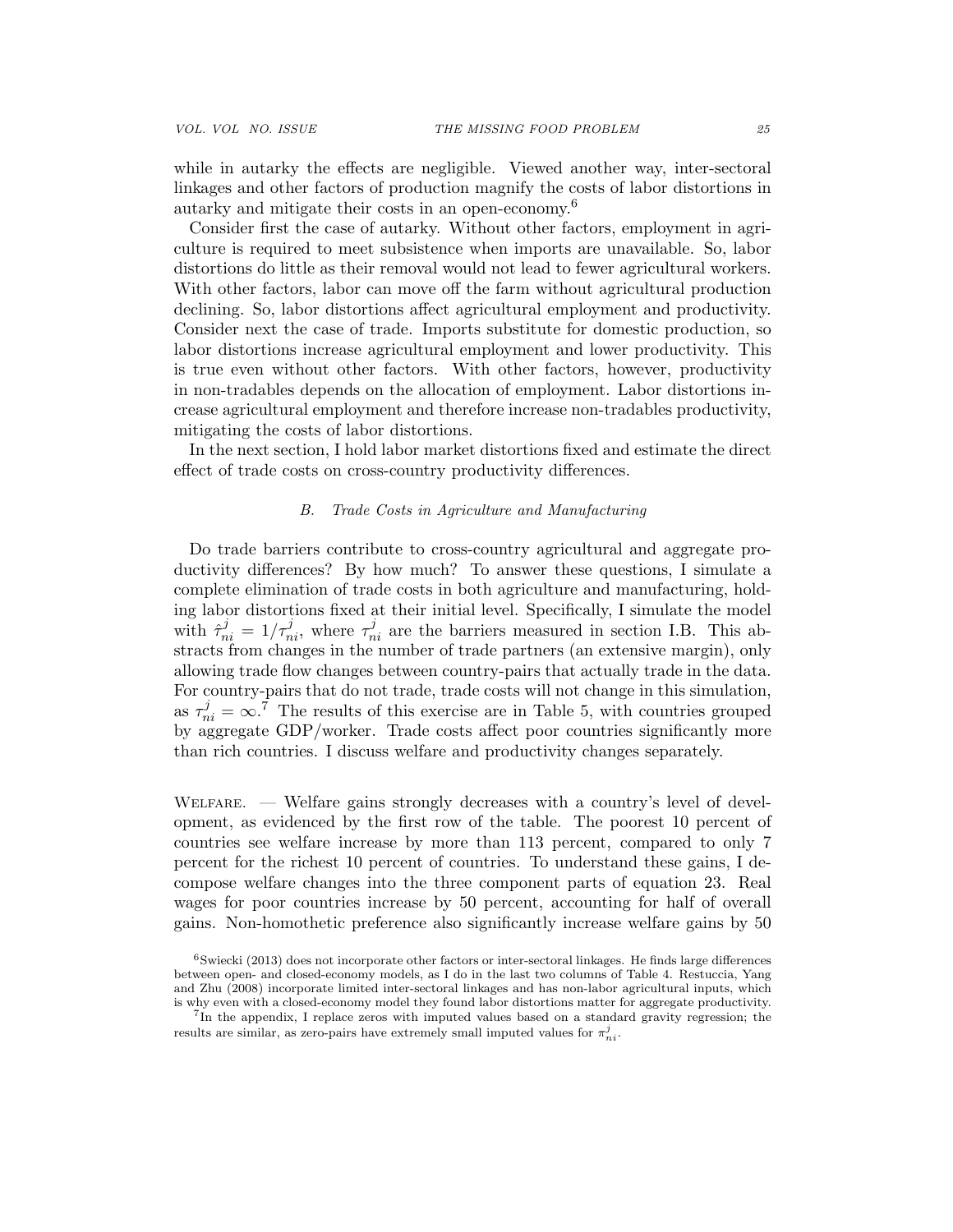|                                                                                                       | Cross-Country GDP/Worker Categories |                         |                  |                                   |               |  |  |
|-------------------------------------------------------------------------------------------------------|-------------------------------------|-------------------------|------------------|-----------------------------------|---------------|--|--|
|                                                                                                       | <b>Bottom</b><br>$10\%$             | <b>Bottom</b><br>$25\%$ | Middle<br>$50\%$ | $\overline{\text{Top}}$<br>$25\%$ | Top<br>$10\%$ |  |  |
| (a) Eliminate Trade Costs in Agriculture                                                              |                                     |                         |                  |                                   |               |  |  |
| <i>Change in Welfare</i> $(\%)$                                                                       |                                     |                         |                  |                                   |               |  |  |
| Total Welfare                                                                                         | 113.8                               | 93.3                    | 37.3             | 11.3                              | 7.4           |  |  |
| Real Wage Effect                                                                                      | 49.3                                | 41.1                    | 23.8             | 11.4                              | 8.5           |  |  |
| Labor Market Effect                                                                                   | $-3.9$                              | $-5.3$                  | $-6.8$           | -4.6                              | -4.4          |  |  |
| Subsistence Effect                                                                                    | 49.1                                | 44.6                    | 19.0             | 4.7                               | $3.5\,$       |  |  |
| <i>Change in Productivity <math>(\%)</math></i>                                                       |                                     |                         |                  |                                   |               |  |  |
| Aggregate                                                                                             | $\overline{227.3}$                  | 190.2                   | 105.6            | 37.9                              | 22.0          |  |  |
| Agricultural                                                                                          | 755.5                               | 679.2                   | 470.8            | 292.3                             | 240.3         |  |  |
| Manufacturing                                                                                         | 198.6                               | 160.5                   | 77.0             | $28.5\,$                          | 17.5          |  |  |
| Services                                                                                              | 19.0                                | 17.0                    | 11.0             | 5.7                               | 4.4           |  |  |
| Change in Employment and Trade Shares (p.p.)                                                          |                                     |                         |                  |                                   |               |  |  |
| Ag Employment                                                                                         | 1.0                                 | $\overline{2.2}$        | 9.0              | 5.4                               | 4.4           |  |  |
| Ag Home Trade                                                                                         | $-91.4$                             | $-88.5$                 | $-75.9$          | -71.4                             | $-74.9$       |  |  |
| Mfg Home Trade                                                                                        | $-37.8$                             | $-32.5$                 | $-21.2$          | $-8.3$                            | $-5.2$        |  |  |
| (b) Eliminate Trade Costs in Manufacturing                                                            |                                     |                         |                  |                                   |               |  |  |
| <i>Change in Welfare</i> $(\%)$                                                                       |                                     |                         |                  |                                   |               |  |  |
| Total Welfare                                                                                         | $\overline{593.7}$                  | 424.3                   | 175.4            | 78.8                              | 62.7          |  |  |
| Real Wage Effect                                                                                      | 96.0                                | 101.8                   | 100.1            | 66.2                              | 55.0          |  |  |
| Labor Market Effect                                                                                   | 142.2                               | 86.5                    | 19.6             | 4.8                               | 3.2           |  |  |
| Subsistence Effect                                                                                    | 46.1                                | 39.3                    | 15.1             | 2.7                               | 1.7           |  |  |
| Change in Productivity $(\%)$                                                                         |                                     |                         |                  |                                   |               |  |  |
| Aggregate                                                                                             | 867.5                               | 666.0                   | 301.8            | 123.3                             | 81.2          |  |  |
| Agricultural                                                                                          | 133.2                               | 129.7                   | 146.5            | 75.2                              | 48.0          |  |  |
| Manufacturing                                                                                         | 1156.4                              | 1095.0                  | 806.5            | 397.4                             | 268.7         |  |  |
| Services                                                                                              | 10.7                                | 18.4                    | 28.5             | 22.2                              | 19.0          |  |  |
| Change in Employment and Trade Shares (p.p.)                                                          |                                     |                         |                  |                                   |               |  |  |
| Ag Employment                                                                                         | $-61.1$                             | $-49.2$                 | $-23.0$          | $-7.6$                            | $-5.0$        |  |  |
| Ag Home Trade                                                                                         | $-64.9$                             | $-54.7$                 | $-40.9$          | $-18.9$                           | $-12.8$       |  |  |
| Mfg Home Trade                                                                                        | $-44.7$                             | $-47.0$                 | $-50.0$          | $-54.1$                           | $-53.2$       |  |  |
| (c) Eliminate Trade Costs in Both Sectors                                                             |                                     |                         |                  |                                   |               |  |  |
| <i>Change in Welfare</i> $(\%)$                                                                       |                                     |                         |                  |                                   |               |  |  |
| Total Welfare                                                                                         | 614.1                               | 473.1                   | 206.1            | 92.1                              | 72.9          |  |  |
| Real Wage Effect                                                                                      | 133.9                               | 132.6                   | 118.6            | 75.9                              | 64.0          |  |  |
| Labor Market Effect                                                                                   | 97.6                                | 64.4                    | 15.2             | 3.7                               | 1.5           |  |  |
| Subsistence Effect                                                                                    | 54.5                                | 49.9                    | 21.6             | 5.3                               | 4.0           |  |  |
| <i>Change in Productivity <math>(\%)</math></i>                                                       |                                     |                         |                  |                                   |               |  |  |
| Aggregate                                                                                             | 906.5                               | 712.7                   | 344.4            | 147.3                             | 100.6         |  |  |
| Agricultural                                                                                          | 1395.3                              | 1308.9                  | 1081.6           | 546.7                             | 383.6         |  |  |
| Manufacturing                                                                                         | 1583.3                              | 1453.3                  | 995.8            | 464.6                             | 312.7         |  |  |
| Services                                                                                              | 24.0                                | 28.6                    | 34.3             | 25.5                              | 22.2          |  |  |
| Change in Employment and Trade Shares (p.p.)                                                          |                                     |                         |                  |                                   |               |  |  |
| Ag Employment                                                                                         | $-42.9$                             | $-37.0$                 | $-18.0$          | $-6.8$                            | $-3.9$        |  |  |
| Ag Home Trade                                                                                         | $-91.6$                             | -88.7                   | $-75.9$          | -71.1                             | -74.5         |  |  |
| Mfg Home Trade                                                                                        | $-44.7$                             | $-47.1$                 | $-50.0$          | $-54.0$                           | -53.1         |  |  |
| Nets. Beneate ekonomic in sulfano and nuoduotisity from climination kilotonel trade peate moograad in |                                     |                         |                  |                                   |               |  |  |

# Table 5—: The Effect of Trade Costs

Note: Reports changes in welfare and productivity from eliminating bilateral trade costs measured in section I.B, averaged across countries within each GDP/Worker category. Welfare gains are decomposed using equation 23. Changes in employment and trade shares are in percentage points.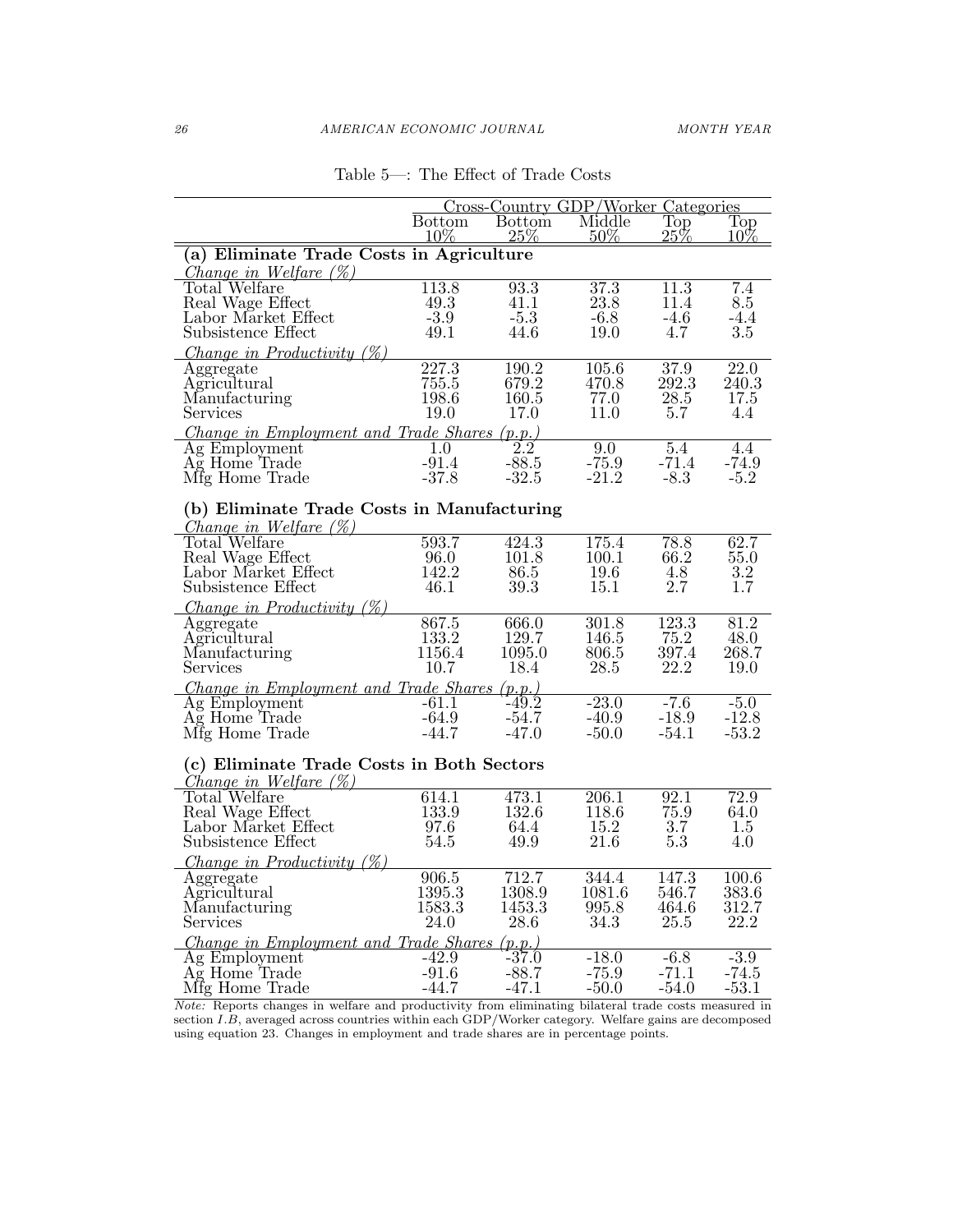percent. A slight one percentage point increase in the share of employment in agriculture subtracts 4 percent from welfare gains. Labor allocations and subsistence consumption effects are not typically a feature of trade models in this area (see, for example, Waugh, 2010). These results suggest they are quantitatively important.

Why does agricultural employment increase? While it is costly for poor countries to import, it is significantly more costly for them to export. Removing this type of trade cost results in increased agricultural exports. The home share of expenditures in agriculture, however, declines significantly (by over 91 percentage points). This implies that while agricultural employment changes little, they concentrate in a smaller number of agricultural varieties with higher productivity.

Trade costs in both sectors have a larger effect on labor allocations and welfare. First, consider panel (b) where only manufactured goods trade is liberalized. Here, agricultural employment declines significantly. Next, panel (c) reports the results when both sectors are liberalized. For poor countries, welfare increases by well over 600 percent, compared to only 73 percent for rich countries. The importance of labor market effects on welfare are also significantly positive in this case, increasing welfare by over 100 percent. This is from a large (43 percentage point) reduction in the share of employment in agriculture. With lower trade costs in manufacturing, and improved export costs in particular, labor can reallocate to this sector and produce goods for export. Real wage increases are also larger (from dramatically higher export demand) adding over 130 percent to welfare gains. Subsistence effects are largely unchanged from before.

Large gains for poor countries are not merely due to their higher initial trade costs. The trade-cost elasticity of welfare is actually higher in poor countries. For each 1 percent reduction in the average cost of trade (across import partners) in agriculture, welfare increases by 1.32 percent in poor countries compared to only 0.1 percent in rich countries. In manufacturing, welfare in poor countries increases by nearly 7 percent for each 1 percent reduction in trade cost compared to only 1 percent among rich countries.

PRODUCTIVITY. — Labor reallocation and changes in trade shares also affect productivity. Eliminating agricultural trade costs increases aggregate productivity by over 227 percent in the poorest countries and by only 22 percent in the richest. Eliminating trade costs in both sectors yields substantially larger changes. These large productivity increases are driven by (1) labor reallocation from agriculture to non-agriculture and (2) within-sector increases in productivity, particularly in agriculture. The first effect is straightforward, so I will elaborate only on the second.

A sector's productivity increases as fewer low-productivity domestic producers operate (Ricardian selection) and as other inputs are substituted for labor (see equation 25). Removing trade costs results in a massive reduction in expenditures allocated to domestic farmers. The lowest productivity farms shut down,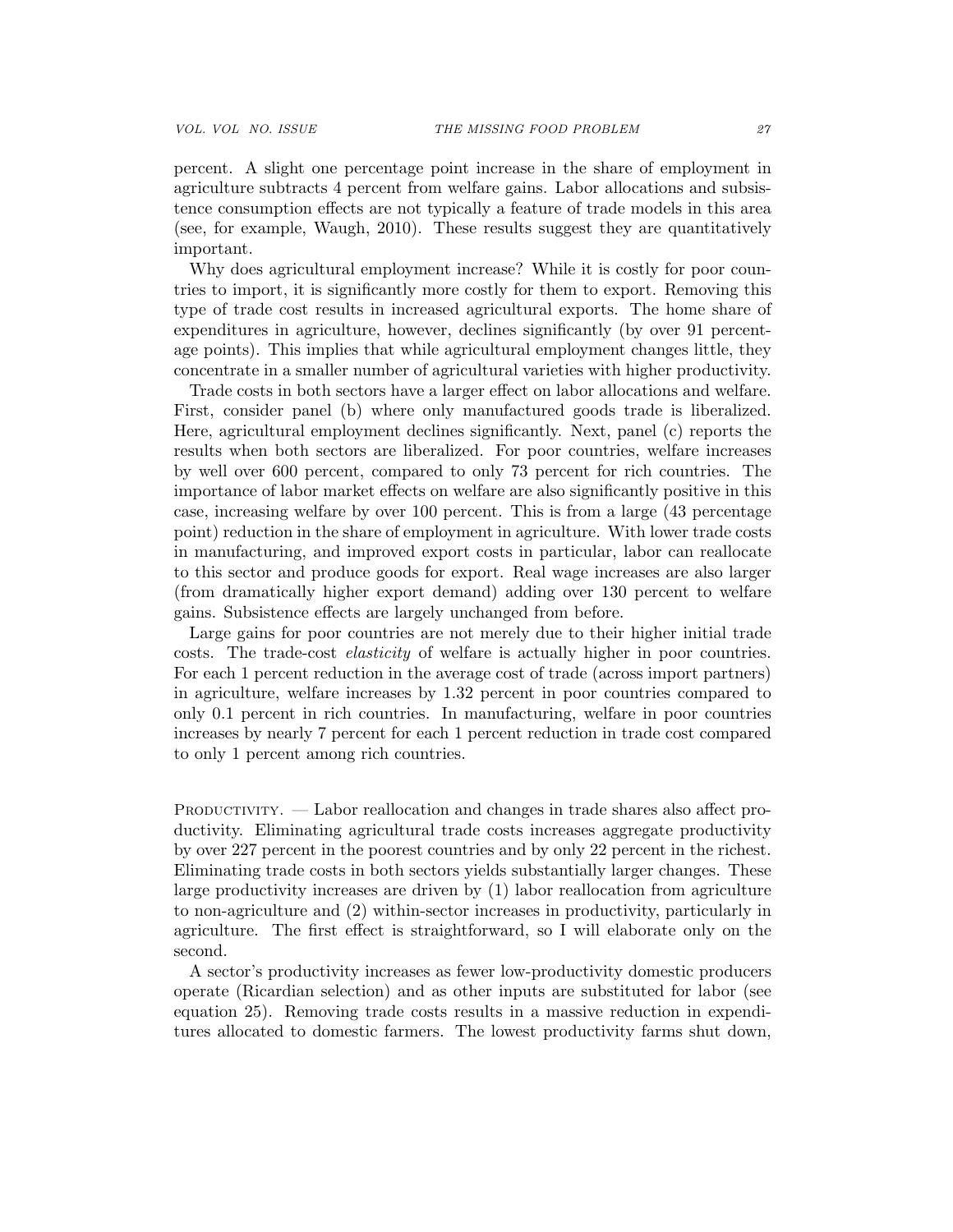|                                            | Labor Distortions |            |  |
|--------------------------------------------|-------------------|------------|--|
|                                            | Initial Level     | Eliminated |  |
| Initial Trade Costs                        | $40.89$ (Data)    | 24.64      |  |
| Eliminate Trade Costs in Agriculture       | 15.92             | 15.05      |  |
| Eliminate Trade Costs in Both Sectors      | 8.39              | 7.70       |  |
| Share of Productivity Difference Explained |                   |            |  |
| Initial Trade Costs                        | 0.00              | 0.14       |  |
| Eliminate Trade Costs in Agriculture       | 0.25              | 0.27       |  |
| Eliminate Trade Costs in Both Sectors      | 0.43              | 0.45       |  |

|  | Table $6-$ : Counterfactual Productivity Ratios (Rich/Poor) |  |  |  |  |  |
|--|-------------------------------------------------------------|--|--|--|--|--|
|--|-------------------------------------------------------------|--|--|--|--|--|

Note: Displays counterfactual aggregate productivity ratios (richest-10 percent relative to the poorest-10 percent of countries). The share accounted for by each factor is, for example,  $0.25 = 1$  $ln(15.92)/ln(40.89)$ .

resulting in productivity gains. As poor countries initially have a low share of spending allocated to agricultural imports, there are potentially large gains from liberalization.

Overall, agricultural productivity in poor countries increases by over 750 percent, which accounts for over 70 percent of the aggregate gains, when agricultural trade is liberalized. When both sectors are liberalized, agricultural productivity increases nearly 1400 percent. Decomposing these overall gains (following equation 25) shows Richardian selection is particularly important. In the case of agricultural liberalization alone, Ricardian selection accounts for approximately 150 percent of the sectoral gains (for rich and poor) and intermediate input use accounts for -50 percent. Changes in  $\lambda_n$  contributes little. Intermediate use declines as agricultural prices decline relative to manufactured goods and services. In models without inter-sectoral linkages, this effect is absent. When both sectors' trade costs are eliminated, the story is similar although the magnitudes differ. For poor countries, selection accounts for roughly 135 percent of agriculture's productivity change while intermediates account for -25 percent and  $\hat{\lambda}_n^{\beta-1}$  accounts for -10 percent.

Turning to the non-agricultural sectors, manufacturing and services productivity also increase. Higher nominal wages raise input costs in poor countries relative to rich. As a result, expenditures increase for manufactured goods from rich countries. The resulting Ricardian selection increases manufacturing productivity in poor countries. For services, there is no selection but higher wages leads to increased use of other inputs relative to labor and therefore higher labor productivity.

How do these productivity changes translate into cross-country differences? In Table 6, I document the counterfactual ratios of aggregate productivity between the richest 10 percent of countries and the poorest 10 percent. The aggregate difference falls from 41 to 16 when agricultural trade costs are eliminated, and to just over 8 when both sectors are liberalized. I interpret these counterfactual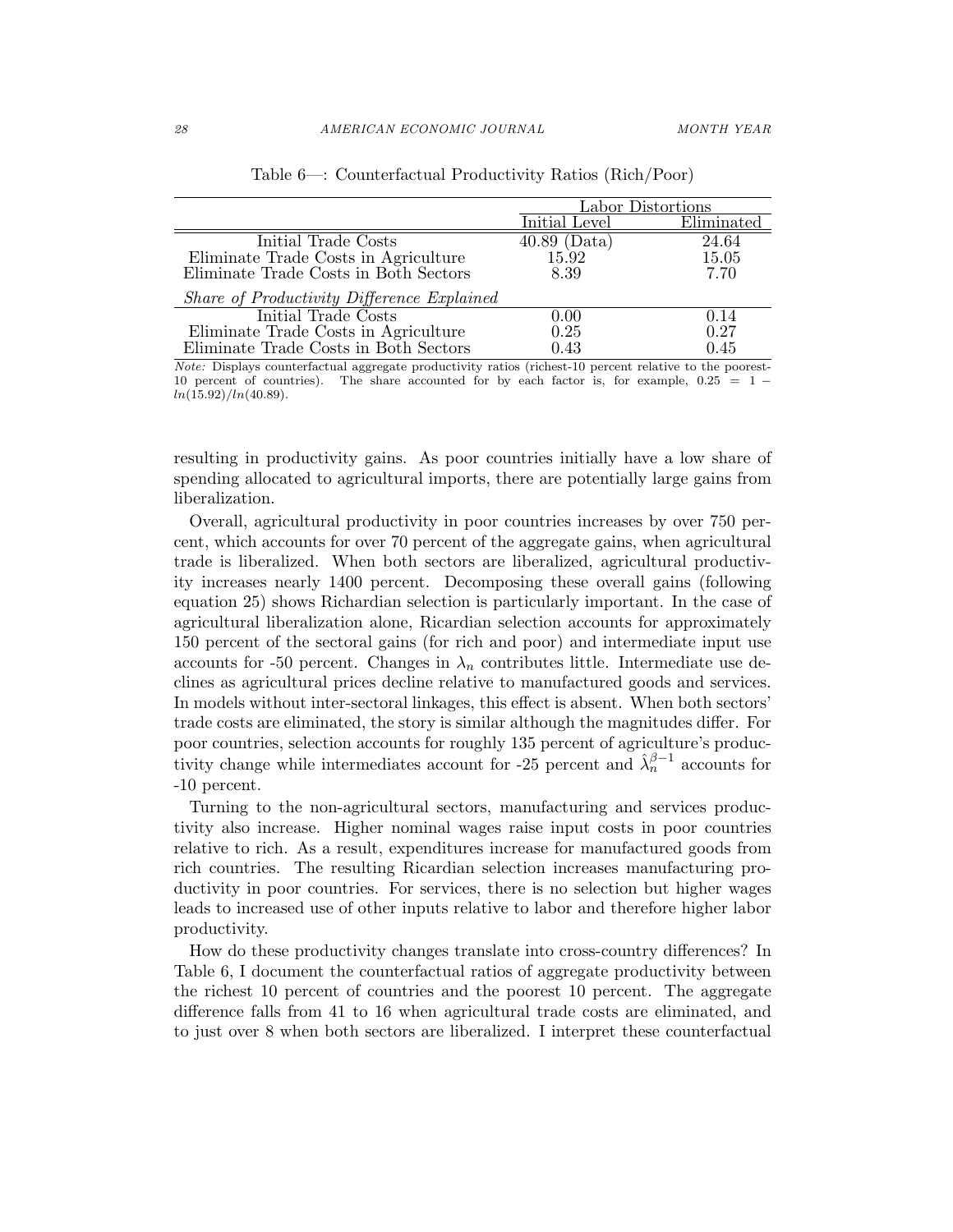ratios as the cross-country difference unexplained by trade costs. The share accounted for by trade costs is then the (log) ratio of the explained to the initial gap. That is,  $0.25 = 1 - ln(15.92)/ln(40.89)$  and therefore one-quarter of the aggregate cross-country difference is accounted for by trade costs in agriculture. Trade costs in both sectors accounts for 43 percent of the aggregate productivity difference between rich and poor countries, three quarters of which is from withinsector Ricardian selection. For comparison, domestic labor distortions account for 14 percent of the difference.<sup>8</sup> Trade costs, typically absent in the literature, accounts for a substantial share of cross-country productivity differences – even more than domestic labor distortions.

These exercises do not suggest policy reforms can achieve such gains; it is an accounting exercise. In the next section, I show policy-relevant trade costs (tariffs and border delays) also have substantial effects on productivity and welfare.

### C. Policy-Relevant Trade Costs

Many barriers to trade are the direct result of public policy choices. In section I.B, I presented evidence that tariffs and border delays are substantially higher and more costly in poor countries than in rich countries. In this section, I simulate the welfare and productivity consequences of these costs. I report results in Table 7, reporting only the average among the poorest 10 percent of countries.

Tariffs, as they are fairly low and represent a small fraction of overall trade costs, have small welfare and productivity costs. Eliminating each country's average observed agricultural tariff lowers welfare by just under 1 percent in poor countries. Why? Poor countries increase agricultural exports and production, and therefore require more agricultural employment. While not reported, if only poor countries eliminate agricultural tariffs, their welfare increases by 2.3 percent and agricultural employment declines. Welfare also grows in poor countries (by 5.7 percent) if tariffs in both sectors are eliminated.

A more costly trade barrier, especially for agricultural goods, are border delays. As described in section I.B, time is a significant barrier to trade, with Hummels and Schaur (2013) estimating a 3.1 percent tariff-equivalent cost for each day of delay for food and beverage products. Eliminating these delays results in substantial welfare and productivity increases, as reported in Table 7. For agricultural delays, the welfare gains are almost exclusively the result of improved labor allocations and the declining importance of subsistence consumption.

Of course, eliminating border delays affects both sectors, so the final column is most relevant. Here, welfare more than triples in poor countries, with roughly equal importance between the three sources of welfare gains. Productivity also increases substantially. Aggregate productivity triples, agricultural productivity increases by nearly 400 percent, and manufacturing productivity grows by nearly 350 percent. In comparison, rich countries have shorter border delays, so expe-

<sup>8</sup>From the previous section, 24.64 is the rich/poor ratio without labor distortions.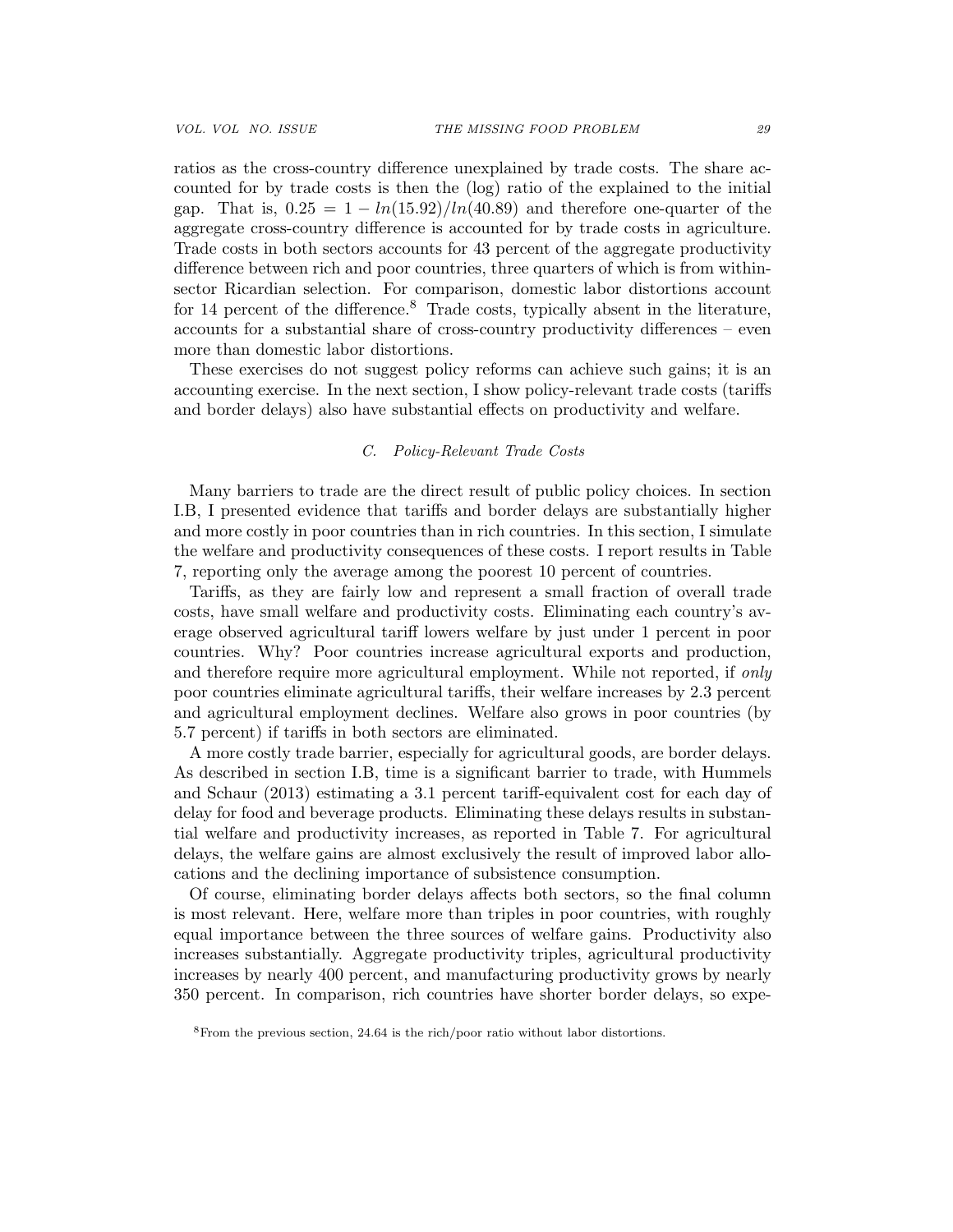|                                              |         | Agriculture | Manufacturing |         |         | <b>Both Sectors</b> |
|----------------------------------------------|---------|-------------|---------------|---------|---------|---------------------|
|                                              | Tariffs | Delays      | Tariffs       | Delays  | Tariffs | Delays              |
| Change in Welfare $(\%)$                     |         |             |               |         |         |                     |
| Total Welfare                                | $-0.7$  | 65.8        | 6.5           | 129.4   | 5.7     | 211.6               |
| Real Wage Effect                             | 1.7     | 0.9         | 3.4           | 46.6    | 5.2     | 50.0                |
| Labor Market Effect                          | $-2.7$  | 19.9        | 1.1           | 28.2    | $-1.7$  | 44.1                |
| Subsistence Effect                           | 0.3     | 37.0        | 2.0           | 22.1    | 2.2     | 44.1                |
| Change in Productivity $(\%)$                |         |             |               |         |         |                     |
| Aggregate                                    | $-0.6$  | 74.5        | 4.1           | 105.3   | 3.3     | 201.6               |
| Agricultural                                 | 3.1     | 233.3       | 2.4           | 31.9    | 5.7     | 389.5               |
| Manufacturing                                | 3.2     | 11.0        | 10.8          | 282.9   | 14.4    | 345.7               |
| Services                                     | 1.3     | $-3.2$      | 1.2           | 11.5    | 2.5     | 10.4                |
| Change in Employment and Trade Shares (p.p.) |         |             |               |         |         |                     |
| Ag Employment                                | 1.0     | $-9.7$      | $-0.6$        | $-12.8$ | 0.5     | $-20.5$             |
| Ag Home Trade                                | $-4.7$  | $-86.0$     | $-0.2$        | $-3.2$  | $-4.8$  | $-86.4$             |
| Mfg Home Trade                               | $-1.9$  | $-7.5$      | $-8.9$        | $-42.7$ | $-10.6$ | $-42.9$             |

Table 7—: Effect of Policy-Relevant Trade Costs in Poor Countries

Note: Reports effect of eliminating policy-relevant trade costs (import tariffs and the tariffequivalent of border delays) for the bottom decile of countries. I decompose welfare changes using equation 23 for details. Changes in employment and trade shares are in percentage points.

rience much smaller gains. Aggregate productivity in rich countries increases by only 11 percent (not reported). The aggregate productivity ratio between rich and poor declines from 40.89 to 15.07 in this experiment. Border delays therefore account for 27 percent of the productivity gap. Policy makers are (rightly) making efforts to speed customs clearance and lower import times in poor countries. The WTO Bali Package is a recent example.

#### V. Conclusion

This paper examines the relationship between the international food trade and differences in aggregate labor productivity between rich and poor countries. A large literature finds labor productivity differences within the agricultural sector, where most developing country employment concentrates, accounts for nearly the entire productivity gap. With poor countries importing so little of their food, a closed-economy framework to investigate cross-country productivity differences is natural. The existing literature therefore abstracts from open-economy considerations. Instead, I exploit a general equilibrium model of international trade that embeds features commonly used in the macroeconomics literature within a modified Eaton-Kortum trade model to show explicitly incorporating trade flows, and trade distortions, in multiple sectors can yield important contributions.

In particular, the productivity costs of domestic labor market distortions are higher in an open-economy framework than in a closed-economy one. Overall, trade amplifies the productivity costs of labor distortions in poor countries by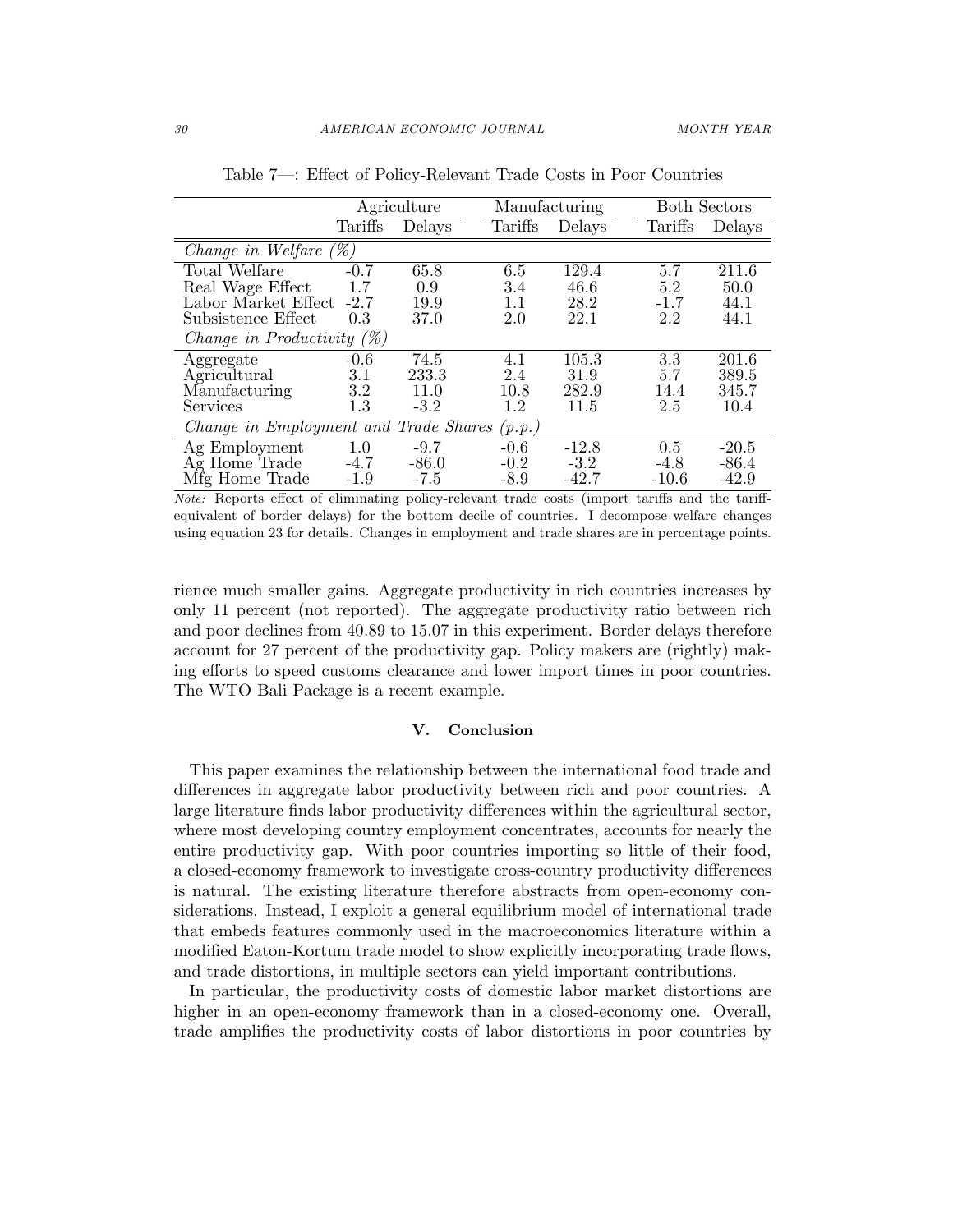40 percent. Similarly, labor market distortions and non-homothetic preferences substantially amplify the gains from trade for poor countries (roughly double) relative to standard trade models. Finally, and most importantly, trade costs directly contribute to cross-country productivity differences. Agricultural trade costs account for roughly 25 percent of the aggregate differences between rich and poor countries. Trade costs in agriculture and manufacturing together account for over 40 percent. Even observable, policy-relevant trade costs (tariffs and border delays) have important negative productivity effects in poor countries. The food trade is missing in poor countries and in our models; it should be no longer.

### REFERENCES

- Adamopoulos, Tasso. 2011. "Transportation Costs, Agricultural Productivity and Cross-Country Income Differences." International Economic Review, 52(2): 489–521.
- Adamopoulos, Tasso, and Diego Restuccia. 2014. "The Size Distribution of Farms and International Productivity Differences." American Economic Re*view*,  $104(6)$ :  $1667-1697$ .
- Anderson, James E., and Eric van Wincoop. 2003. "Gravity with Gravitas: A Solution to the Border Puzzle." American Economic Review, 93(1): 170–192.
- Bernard, Andrew B., Jonathan Eaton, J. Bradford Jensen, and Samuel Kortum. 2003. "Plants and Productivity in International Trade." American Economic Review, 93(4): 1268–1290.
- Caliendo, Lorenzo, and Fernando Parro. 2012. "Estimates of the Trade and Welfare Effects of NAFTA." NBER Working Paper, , (18508).
- Caselli, Francesco. 2005. "Accounting for Cross-Country Income Differences." In Handbook of Economic Growth. Vol. 1, , ed. Philippe Aghion and Steven Durlauf, Chapter 9, 679–741. Elsevier.
- Caselli, Francesco, and Wilbur Coleman. 2001. ""The U.S. Structural Transformation and Regional Convergence: A Reinterpretation"." The Journal of Political Economy, 109(3): 584–616.
- Dekle, Robert, Jonathan Eaton, and Samuel Kortum. 2007. "Unbalanced Trade." American Economic Review, 97(2): 351–355.
- Donaldson, Dave. 2012. "Railroads of the Raj: Estimating the Impact of Transportation Infrastructure." American Economic Review, forthcoming.
- Eaton, Jonathan, and Samuel Kortum. 2002. "Technology, Geography, and Trade." Econometrica, 70(5): 1741–1779.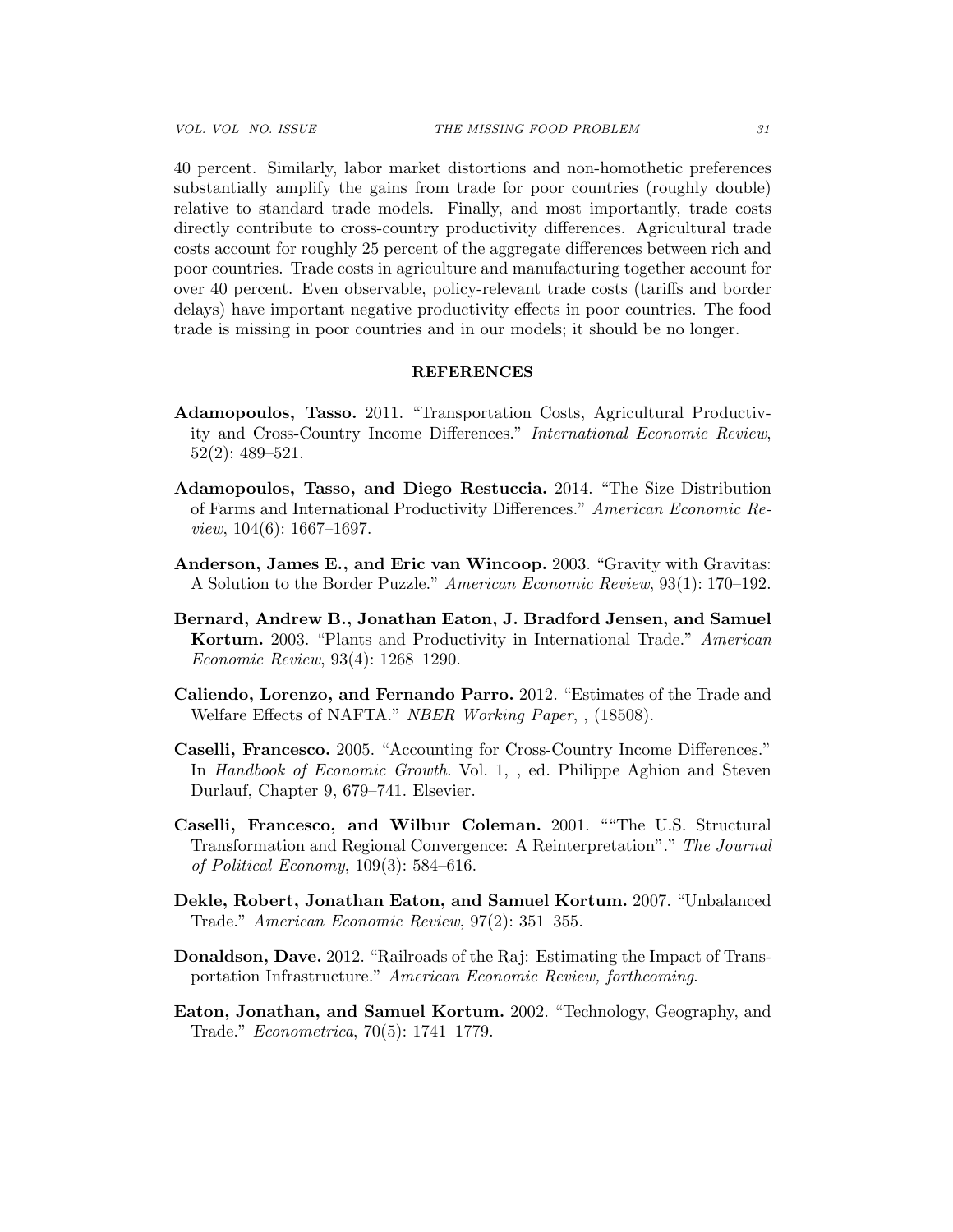- Fuglie, Keith. 2010. "Total factor productivity in the global agricultural economy: evidence from FAO data." In The shifting patterns of agricultural production and productivity worldwide. , ed. Julian Alston, Bruce Babcock and Philip Pardey, 63–95. Midwest Agribusiness Trade Research and Information Center, Iowa State University.
- Gaulier, Guillaume, and Soledad Zignago. 2010. "BACI: International Trade Database at the Product-Level. The 1994-2007 Version." CEPII Working Paper, No. 2010-23.
- Gollin, Douglas. 2002. "Getting Income Shares Right." Journal of Political Economy,  $110(2)$ :  $458-474$ .
- Gollin, Douglas, and Richard Rogerson. 2014. "Productivity, Transport Costs and Subsistence Agriculture." Journal of Development Economics, 107: 38–48.
- Gollin, Douglas, David Lagakos, and Micheal Waugh. 2014. "The Agriculture Productivity Gap." Quarterly Journal of Economics, 192(2).
- Gollin, Douglas, Stephen L. Parente, and Richard Rogerson. 2007. "The food problem and the evolution of international income levels." Journal of Monetary Economics, 54(4): 1230–1255.
- Head, Keith, and John Ries. 2001. "Increasing Returns versus National Product Differentiation as an Explanation for the Pattern of U.S.-Canada Trade." American Economic Review, 91(4): 858–876.
- Herrendorf, Berthold, Richard Rogerson, and Akos Valentinyi. 2013. "Growth and Structural Transformation." Forthcoming: Handbook of Economic Growth.
- Hummels, David, and Georg Schaur. 2013. "Time as a Trade Barrier." American Economic Review, 103(7): 2935–2959.
- Jacks, David S., Christopher M. Meissner, and Dennis Novy. 2008. "Trade Costs, 1870-2000." American Economic Review, 98(2): 529–34.
- Jacks, David S., Christopher M. Meissner, and Dennis Novy. 2010. "Trade costs in the first wave of globalization." Explorations in Economic His $tory, 47(2): 127–141.$
- Jacks, David S., Christopher M. Meissner, and Dennis Novy. 2011. "Trade booms, trade busts, and trade costs." Journal of International Economics, 83(2): 185–201.
- Lagakos, David, and Michael Waugh. 2013. "Selection, Agriculture, and Cross-Country Productivity Differences." American Economic Review, 103(2): 948–980.